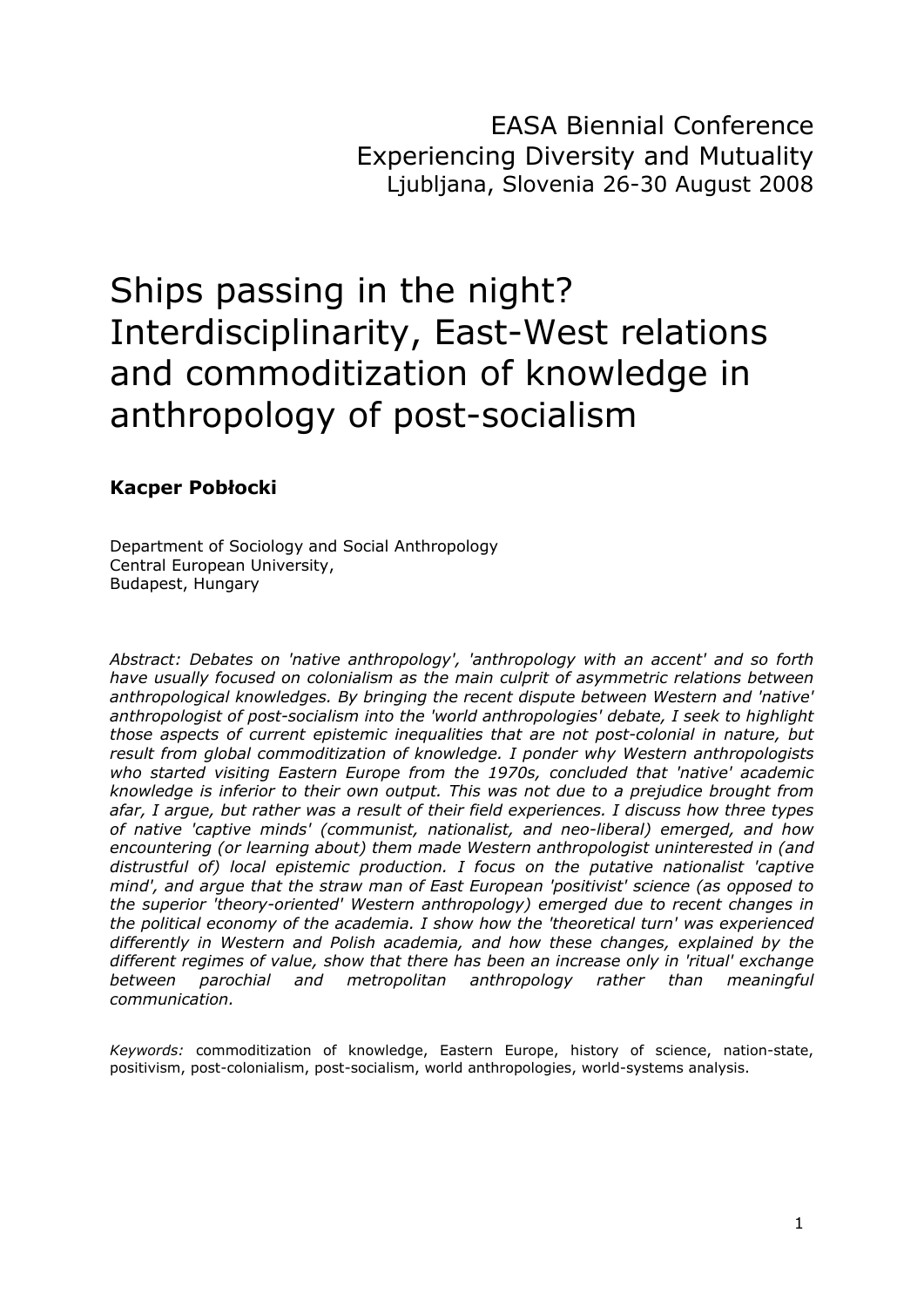As the good old anthropological tradition disallows making general statements without invoking to the particular, I would like to take up Eduardo Restrepo and Arturo Escobar's invitation to carry out an 'exercise of double critique (critique of power over and power within)' (2005: 101) on world anthropologies by discussing the hierarchies of anthropological knowledge in a region unmapped in this debate so far, i.e. East and Central Europe. This is especially relevant as a similar discussion has recently emerged between Western and 'native' scholars of what is called 'post-socialism' (Benovska 2007, Bošković 2007, Buchowski 2004, 2005, 2007, Collier at al. 2003, Durand 1995, Hann 2005, 2007a, 2007b, Kalb 2007, Kelertas 2006, Moore 2001, Otiou 2003, Podoba 2007, Scheffel 2007, Skalník 2007, Stenning 2005, Stewart 2007, Uherek 2007, Verdery 2002, 2004, 2007). It seems that confronting this debate with what had been said about 'world anthropologies' from mainly the vantage point of Latin American anthropology may help us separate the wheat from the chaff in both discussions and push them, hopefully together, forward.

Unlike most previous voices in this ongoing controversy, published recently in *Critique of Anthropology* and written earlier on the subject of 'native anthropology', 'anthropology with an accent' and so forth, anthropology of postsocialism has no colonial heritage to struggle with. Although analogies to postcolonialism have been made (cf. Buchowski 2004, Verdery 2002, Hann, Humphrey and Verdery 2002), and one may argue that the region had been subject to German and/or Russian colonialism in the XIX and XX centuries, the Anglo-American anthropology of (post)socialism started in the 1970s. This unusual condition of anthropology of post-socialism may help highlight such aspects of current hierarchies of anthropological knowledge that are result of the way anthropology is structured and practiced today, rather than are due to what had occurred a century ago. Tracing synchronic links between today's anthropology and the global political economy rather than focusing on the diachronic links with colonialism (and hence eschewing the notorious 'natives should talk back' approach) was, I believe, the direction that Restrepo and Escobar were advocating for in their opening article. Most responses to their text, however, hinged upon arguments confined to the domination-resistance metaphor and aimed primarily at 'decolonising the field' (Degregori 2006: 469). The various authors only mentioned in passing issues such as 'really existing globalisation' (Ribeiro 2006: 370), the worldwide 'intellectual/academic market' (Ribeiro, p. 365), and the 'free trade agreement' prevailing in academia today (Degregori 2006: 465). If post-colonial anthropology was a brighter future to strive for thirty or so years ago, today 'international circulation of ideas' (Riberio 2006: 372) exercised by a 'global community of anthropologists' (Ribeiro 2006: 380) is a fact hard to deny. Like some decades ago, today's anthropology is plagued by inequalities, but they are not result of the (post)colonial institutions but rather are the workings of the global market for ideas and commoditisation of knowledge. I agree with Pina-Cabral that 'we need the mechanisms of present-day imperialist academic silencing to be exposed' (2006: 468) and with Ribeiro that 'heteroglossia in anthropological production should start with the recognition of an enormous production in different world locales' (2006: 371). The world anthropologies debate, however, has been so far surprisingly general, and did not scrutinise the 'watery realm of interconnectedness' (Pina-Cabral 2006: 469) between current metropolitan and parochial academic bodies of knowledge. By putting the (post)socialist case on board, I will show how 'positivism' was the central notion (surprisingly absent in the debate!) that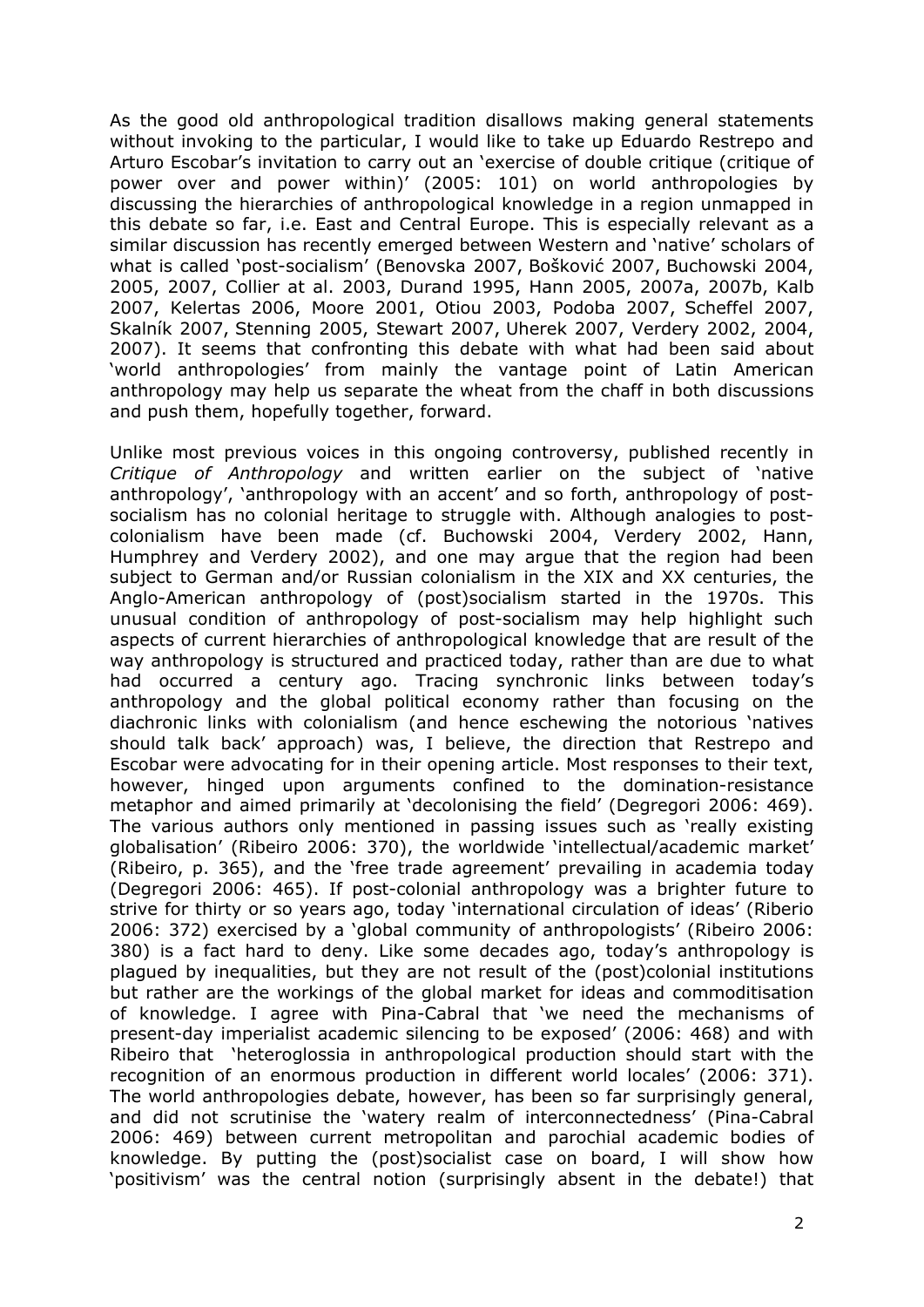structured the recent 'terms and conditions of anthropological conversability worldwide' (Restepo and Escobar 2006: 486). We are, as Restepo and Escobar stressed, beyond the liberal and Marxist moments, and indeed 'world anthropologies' are part and parcel of the post-structuralist movement. Poststructuralism (post-modernism, post-colonialism etc.), however, has had many faces, and only some of its versions, in Gavin Smith's phase, 'gained purchase' (2006: 472) on the global market for academic goods. This global market has 'dialogue' (a nicer word for market exchange) as its basis, and therefore we cannot speak really of 'asymmetric ignorance' any longer but rather of 'reciprocal disinterest' between various actors operating on the global knowledge market, or rather on its many and only partially overlapping niches. What I have in mind is not the process of 'Othering', but rather the practice of manufacturing straw men that are utilised in waging academic battles and in, as Clifford Geertz once put it, 'mutual exchange of intellectual insults' (1973: 10).

#### *Manufacturing straw men*

Let us first trace how such 'reciprocal disinterest' was achieved by the metropolitan scholars of (post)socialism. Unlike Malinowski and the colonial lot, Western anthropologists who came to Central and Eastern Europe in the 1970s and later had a vast body of written knowledge, some of which could pass for an equivalent of 'their anthropology', to confront. They generally, however, to this very day bracket it. This was the concern of Michał Buchowski (2004, 2005), who pondered how was it possible for anthropologists fully proficient in 'native anthropology' debates and well attuned for 'subaltern voices' to engender what he dubbed a neo-positivist and neo-Orientalist science and assume that objects of their analysis themselves have nothing interesting to say. It was, not due to a prejudice brought from afar, but was rather an outcome of encounters in the field. Individual efforts to explore the local epistemic production – that have certainly been made – were made in vain, because even those who had spend months in local libraries – as one 'culprit' has recently told me – had a difficult time incorporating outcomes of such research into their anthropological work. Somehow Malinowskian fieldwork turned out to be the best (and the most reliable) research method of socialism and of 'what came after'. In other words, various local bodies of knowledge have become discredited, distrusted, deemed irrelevant or incommensurable in a contingent process. It had three critical moments.

First and foremost, Western anthropologists coming to the region before 1989 learned from the Cold War propaganda as well as from the natives they meet, that the official (communist) sources were not worth a brass farthing, and hardly bothered to explore it. Instead, they turned to the voices of 'opposition' - as anthropologists are inclined to do. '[T]he orientation I am advocating' Katherine Verdery wrote, 'would give voice to the 'natives' as analysts of their own condition. Although it is not yet clear who would be the Franz Fanon of this corpus, his or her forerunners surely include the CEE dissidents and other scholars – people like Rudolph Bahro, Pavel Câcpeanu, Györgi Konrád, István Rév, Jadwiga Staniszkis and Iván Szelényi – whose writing spurred us to seek an understanding of socialism different from that offered by Cold War categories' (in Buchowski 2004: 6). These figures (sociologist and political economists exclusively) have published in English in the 1980s and the 1990s, and are indeed read and discussed with. They are not, however, full-fledged East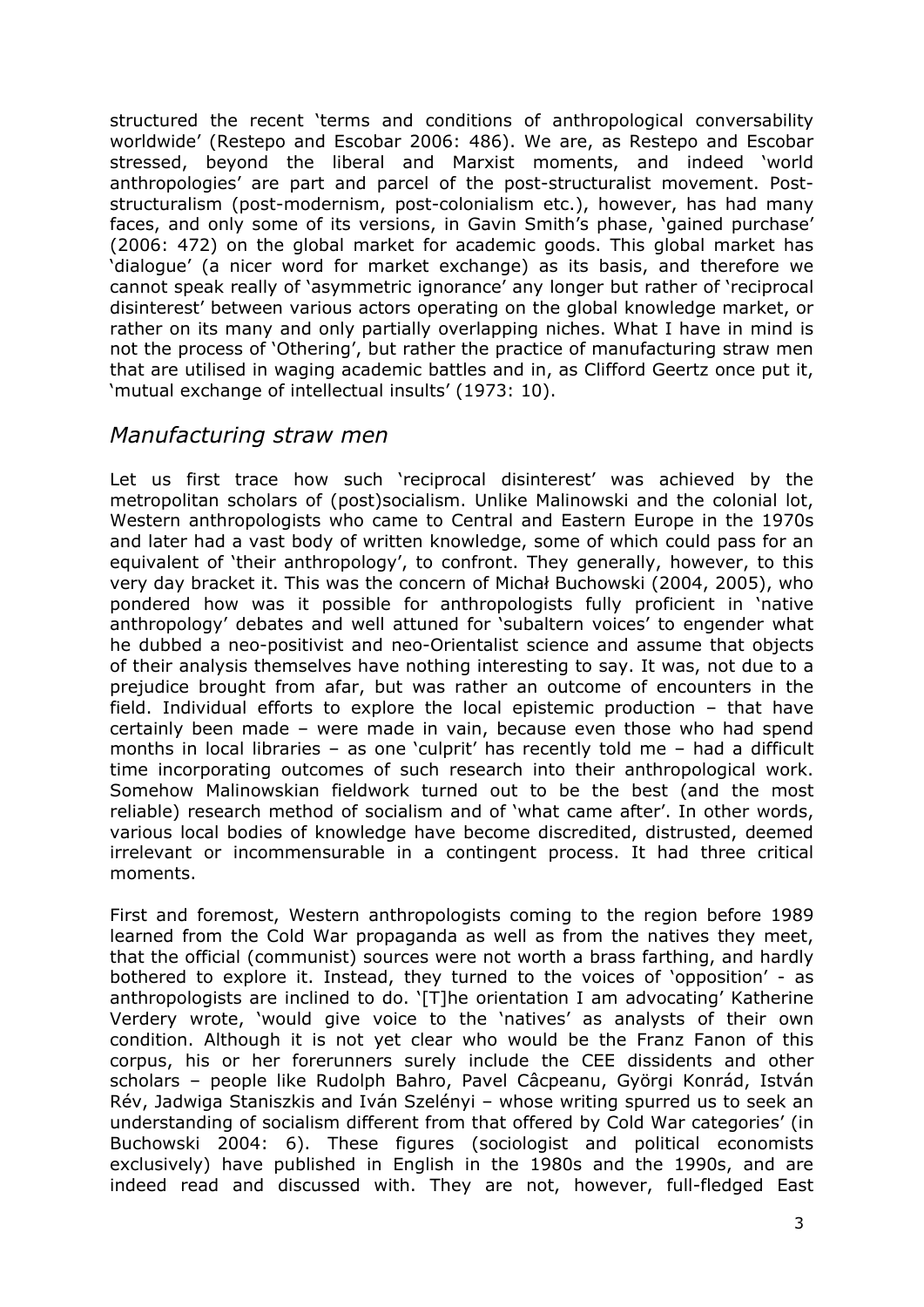European Franz Fanons, because they turned out to be politically and/or epistemologically entangled in the building of the post-socialist order, and hence imbued with another ideology: this time neo-liberal or neo-conservative. Finally, such 'Fanons' were not even sought among local anthropologist, because these were discredited as *Volkskundists* (ethnographers or ethnologists) – working within an outdated paradigm (positivism), and/or serving the nationalist project. As John Davies put it already in 1977: 'a contemporary ethnographer from France and England or America, carrying the very latest lightweight intellectual machine gun in his pack, may be suddenly confronted by a Taylorian or Frazerian professor appearing like a Japanese corporal from the jungle to wage a battle only he knows is still on' (in Buchowski 2004: 10). So, in short, confronted with an object of analysis that seemed unique (socialism) or wholly new (the allegedly clean slate of post-socialism) and disillusioned with the existing bodies of knowledge, Western anthropologists were left to themselves, as lonely Malinowskian riders surrounded in the field by 'captive minds' of three sorts: communist, neo-liberal/neo-conservative and positivist/nationalist.

I use the term 'the captive mind' on purpose – it is an *emic* notion, popularised by Czesław Miłosz's bestseller (1953). Anthropological neo-positivism was, therefore, achieved partially by assuming the 'native point of view'. Natives were perhaps even more distrustful first towards the communist 'propaganda', and second towards the eulogists of neo-liberalism (who were under an avalanche of criticism from the grassroots in the 1990s) than the foreign anthropologists themselves. The motives behind bracketing of the local anthropological production are more complex and more relevant to our discussion. A standard Western opinion about how anthropology was practiced behind the Iron Curtain reads as follows: 'scholars in CEE countries tended to share a traditional, nationalist preoccupation with peasant traditions, and their work had little theoretical content or comparative range' (Adam Kuper in Buchowski 2004: 10). On one hand this stems from a classic Cold-War myth holding that state socialism is merely a smokescreen that mystifies lurking nationalisms, hence the only alternative to communist propaganda is epistemic nationalism. On the other, this is a standard critique of 'positivism', this time displaced onto a geographical 'Other' (Buchowski 2004, 2006) and 'incarcerated' (Appadurai 1988) in particular locales.

Kuper's point rests upon the distinction between anthropologies of nationbuilding and anthropologies of empire-building (Ribeiro, p. 375), but it goes a step further, since he argues that the former is inferior because it has no theoretical value. This lack of theoretical insights is equalled here with lack of reflexivity – East European anthropologists are seen as happily emerged in the everlasting now of naïve positivist anthropology, and waiting for their turn to undergo the critical revolution that came in the West after the 1960s. One may wonder how Kuper arrived at this conclusion without knowing any of the local vernaculars (Buchowski 2005: 10), but the issue is more serious, since many scholars who do speak local languages share such views. For example Chris Hann, in a bitter reply to Buchowski's 'open letter', admitted that he simply does not find local anthropology useful, and when for example two Polish anthropology students visited him at his research site in a Carpatian village in the 1980s, they 'could not really understand my concern to document the prevailing economic and political structures, just as I could muster little intellectual interest to photograph and catalogue the roadside religious monuments of the region' (Hann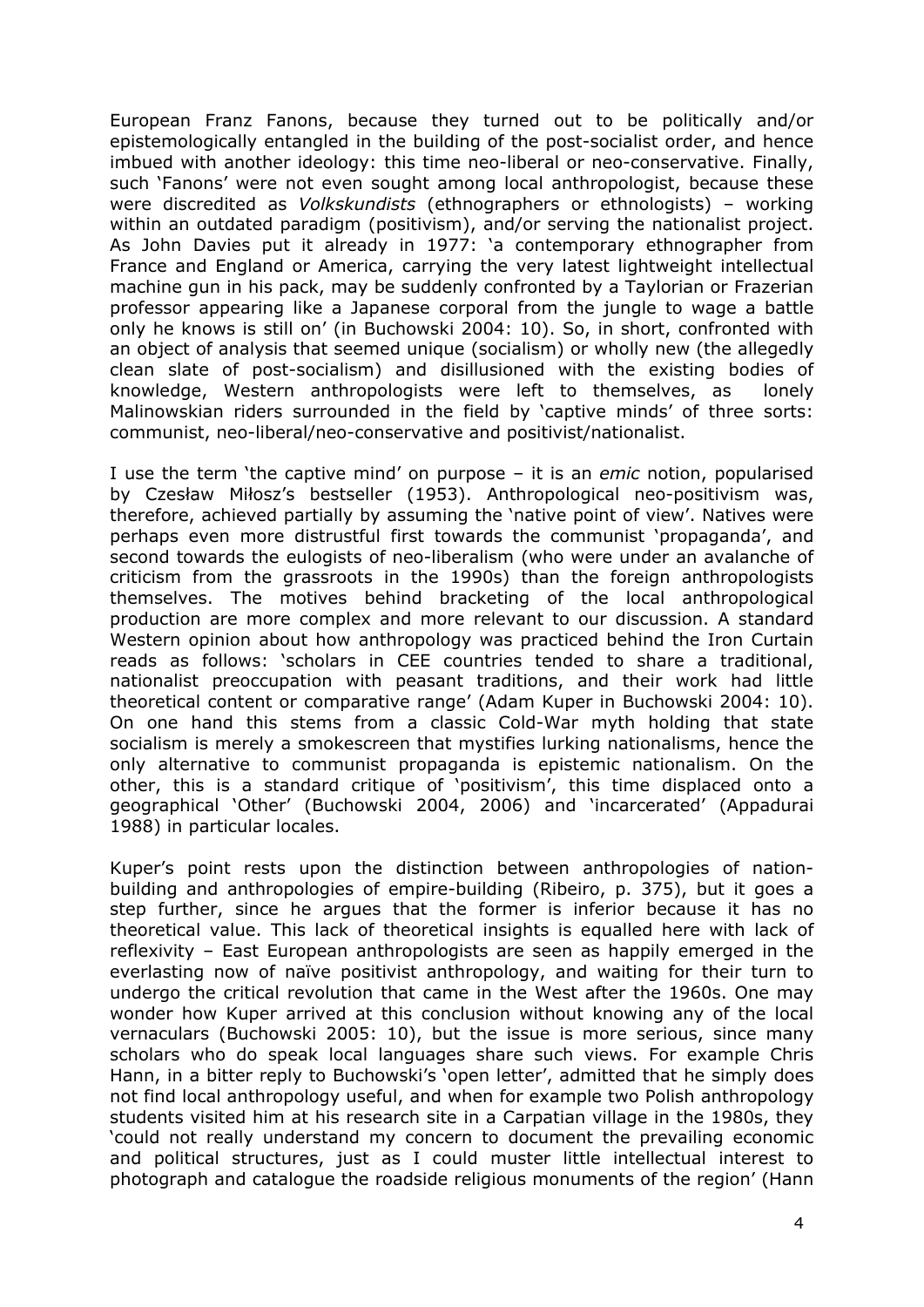2005: 195). He goes on, instructing Buchowski and other locals that if they 'wish to be as widely read as some of the outsiders who write about CEE [Central Eastern Europe – K.P.], then they need to put in the field time and write monographs of equivalent depth and sophistication' (Hann, 2005: 195). That is, they should do 'proper' fieldwork, and proper fieldwork is, according to Hann, staying in a foreign country for twelve months. In fact writing about their home countries ought not to be 'the only career option' for CEE scholars, and they would actually be better off if they do not 'try harder to write books about CEE that compete with the products of foreign scholars for publication by Cornell, Cambridge, or some other prestigious player in the market that is dominated by the Anglo-Americans' (Hann, 2005: 196). Instead of 'doing fieldwork at home and confining [their] foreign trips to academic institutions', he continues, they should 'take advantage of post-socialist freedoms and embark on anthropological projects outside their home countries'. They have failed to do so, and therefore 'the CEE etnographers/anthropologists are still confining themselves to their national frames', just like their academic forefathers did. Nearly half a century of state socialism changed that not a jot, and even fossilised the local academic world, since the communist power holders had a bizarre penchant for folk culture (Hann 2007: 25). Only the experience of doing fieldwork abroad, Hann insists, would free CEE scholars from their nationalist mindset and place them 'in a better position to undertake similar in-depth work in [their] own country, and thus to compete more effectively in that sector of the market' – if they so much insist on doing so. Hann also provides a positive hero story of an CEE scholar who, thanks to his research in a foreign (albeit post-socialist) country 'have contributed the concept of *sovkhoism* to the anthropological tool-kit' and whose work is much more valuable than the local 'intellectual pyrotechnics' (Hann, 2005: 196). Since CEE anthropologists' work still boils down to 'document[ing] the vanishing folk culture by making two-week excursions to the countryside, just as [their] predecessors have done since the nineteenth century' (Hann, 2005: 196), they also lack the critical distance towards their own intellectual endeavours. In other words, they are ignorant of the many post-structuralist debates that became cathartic for the colonial anthropology and that exposed the power-laden process of doing fieldwork and social science more generally and that are indispensable for doing enlightened anthropology today. For Hann, CEE anthropologists are still naively Orientalist towards their subjects, and this is why they romanticise and aestheticise the peasantry just as the first *Volkskundists* did over a century ago and think that taking pictures of the rustic lifestyle is still what anthropology is all about. Such positivist/Orientalist anthropologists cannot produce innovative theoretical output, 'theoretical' being the very word that replaced 'critical' and 'objective' as the main criterion for separating good from bad science. Theory (or ' useful concepts') in such an approach is a 'thing' extracted from the raw data, put preferably in the plainest way possible (so it is not confused with 'some*thing*' else) and marketed. It is only the post-colonial self-aware epistemic tool-kit that guarantees the right balance between epistemic distance and proximity of the object to the subject, and hence facilitates a successful production of an intellectual commodity – no matter by whom and where (hence the positive hero can be a Bulgarian working in Siberian hinterland). Therefore Hann's reply was simple turning the tables on Buchowski by retorting: 'it's not us, but you' who is Orientalist.

Of course there is a kernel (or more) of truth in Hann's points, and one could find many examples that fit such argument. The point it, however, that there are also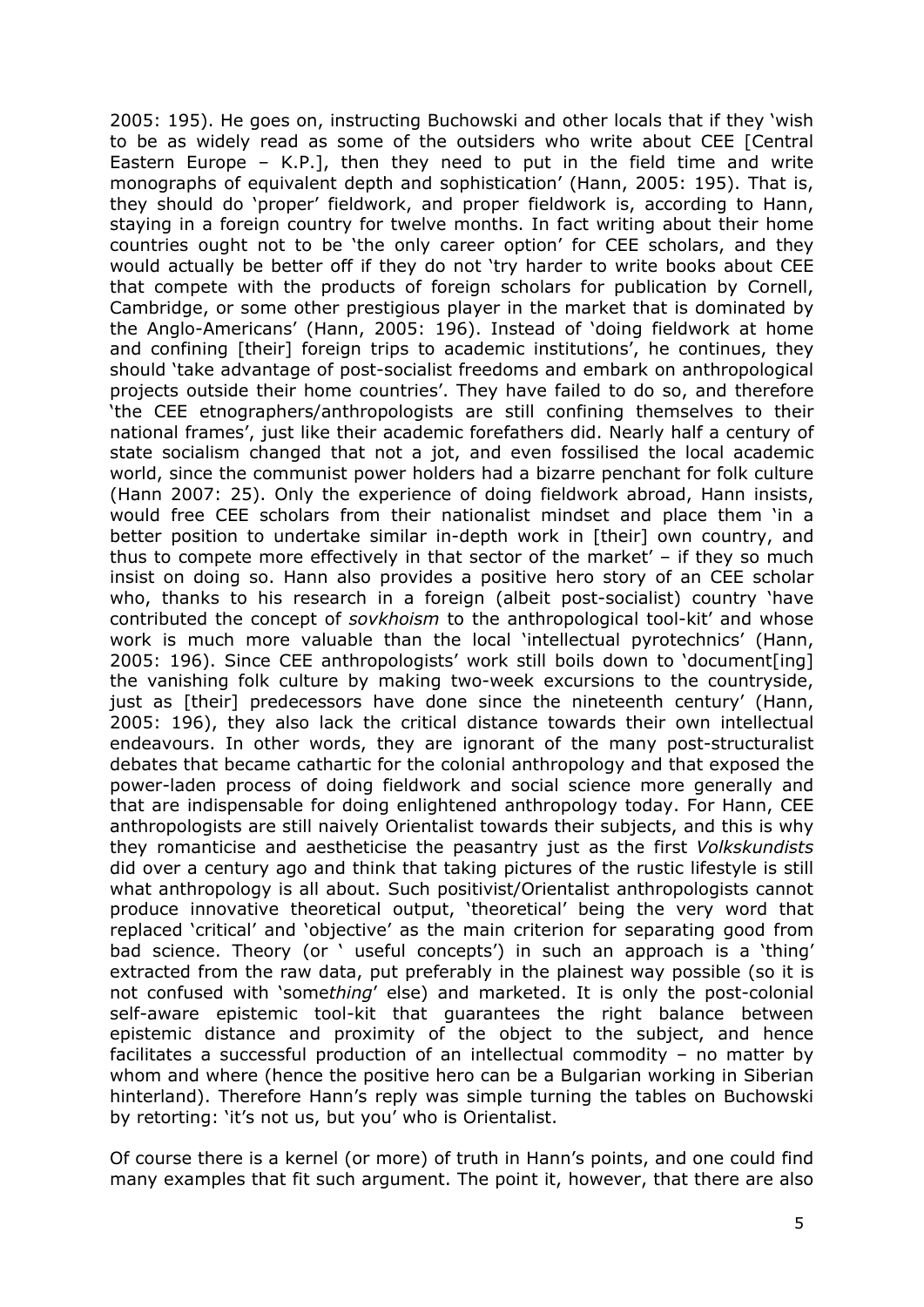examples that counter it. I will limit myself to the Polish case that I know best (for other countries, see: Benovska 2007, Bošković 2005, 2007, Podoba 2007, Skalník 2007, Uherek 2007). The reason why there is no single recent volume in CEE anthropology comparable to Edward Said's *Orientalism* could be simply because such debate had occurred long time before. Even literature, that is in theory more susceptible to romanticising, has ridiculed the intellectuals' passion for rustic lifestyle for example in a play from 1901 by Stanisław Wyspiański titled *The Wedding* – one of the classics of Polish literature. High-school, or even primary school curricula, are ripe with such works – for example Stanisław Mrożek's 1959 short-story *A Wedding in Atomville* that mocks the socialist attempts to modernise the countryside and adore its folklore at the same time is a compulsory read for fourteen-year olds to this very day! Even the monumental Nobel winning novel *The Peasants* by Władysław Reymont (written between 1904 and 1909) has nothing to do with nostalgia for the lost *Gemeinschaft*, but provides, amongst other things, a suggestive analysis of how capitalist property relations encroached Polish countryside in the late XIX century. Although (or maybe because) the very village where *The Peasants* unfold had become one of the icons of folklore after 1945, there is a very thorough monograph on it written by an anthropologist coming from the area (Jarecka-Kimlowska 1989). Such examples are abundant. To show that local anthropologists criticised the nationalist project and even positioned their own endeavours in opposition to it, I could mention that one of the towering figures of Polish anthropology Jan Stanisław Bystroń published in 1935 a book with a telling title *National Megalomania*.

### *Theory fetishism and reification of knowledge*

One could go on, but it not the content, but the *form* of Hann's criticism that is most instructive. And it is beyond doubt that just as one could find most recent works released by prestigious American publishers that have deficiencies enlisted by Hann, one can find 'local' authors who place themselves in intellectual strands germane to the Anglo-American social anthropology. These are bracketed not because Hann or any other scholar are ignorant of it (in fact Hann's empirical work (1985) and Verdery (2004) reflected how doing library research in socialist Romania helped her to reach beyond Cold War categories), but rather because of the argumentative template they use. Today's most widespread *genres* of academic writing are very much structured and dominated by theory fetishism, and hence offer many easy 'totalising' traps to fall in. Only 'research that demonstrates a clear link to anthropological theory and debates, and promises to make a solid contribution to advancing these ideas', as Wenner-Gren Foundation (2007) guidelines for example make it clear, is worth supporting, and scholars are pushed by the global knowledge market to *show* they produce ever newer 'ideas' and 'theories'. This is why, when asked to justify the *raison d'être* of Western social anthropology of (post)socialism in CEE, it was more convenient for Hann to make the case that the market niche that he, together with other Anglo-American anthropologist of (post)socialism, occupies is novel and doing what they do has not been done in the region before – if it was not 'new', then it would be of little (market) value. In other words, today's academic world rewards making enemies over making friends and just as literature reviews a few decades ago tended to stress intellectual continuity and 'standing on the shoulders of giants' (often one's own teachers), today's academic publications tend to be more confrontational and in the most extreme cases are written in the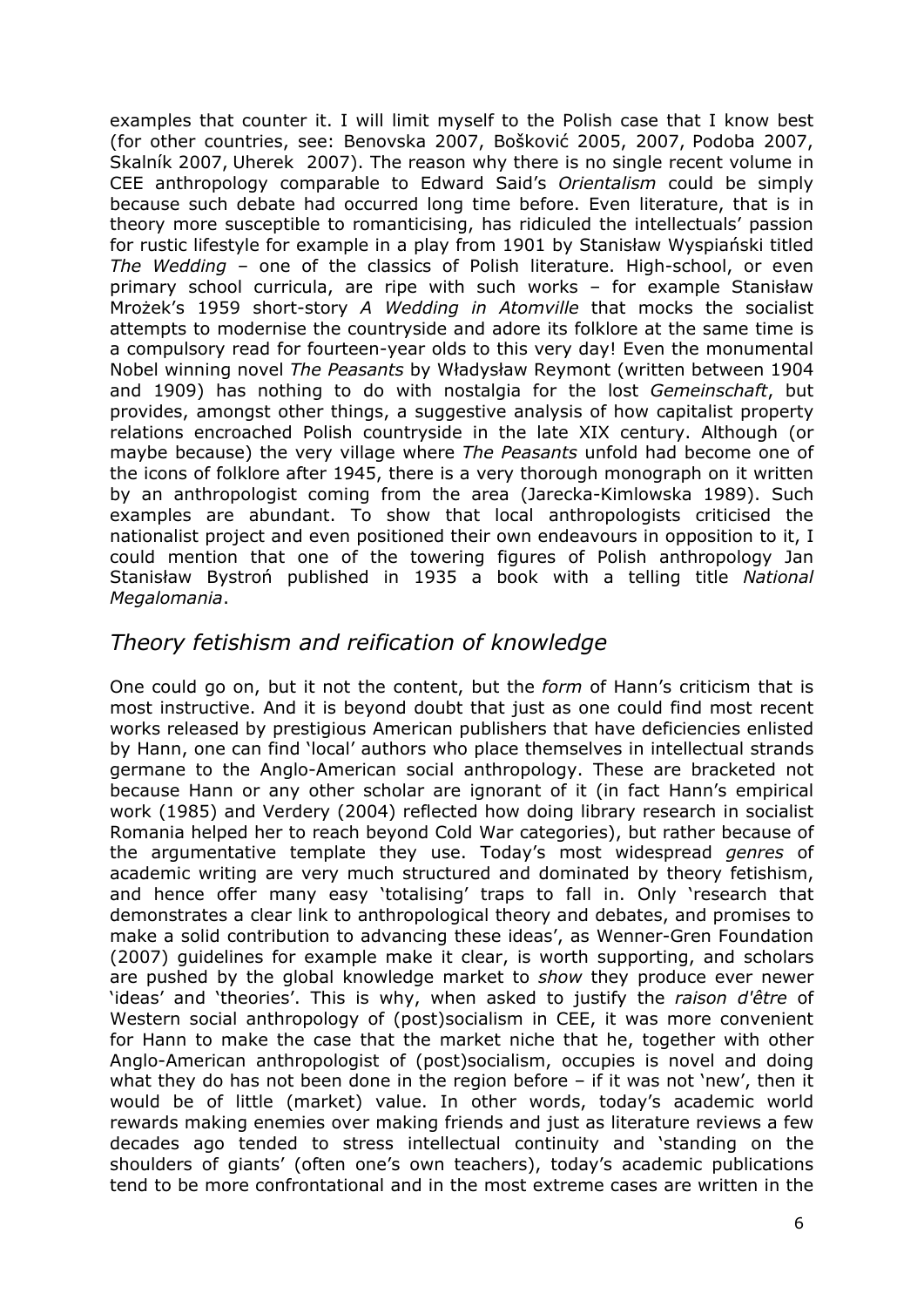'they-all-got-it-wrong-but-here-I-come' vein. Of course it would be naïve to assume that CEE anthropology as a 'pristine precipitate' of national anthropology was spared from such 'theoretical revolution' that commoditises knowledge.

Those who so easily incarcerated blunt positivism in CEE anthropology hardly noticed that their peers behind the Iron Curtain were busy waging an antipositivist battle too – only by slightly different means. The 1970s and 1980s gave birth to a 'writing culture' turn in Polish anthropology that eventually lead to a practice of anthropology as a 'purely theoretical, almost philosophical enterprise' (Buchowski 2004: 8), closely related to, if not even more extreme than, the Western post-modern cultural anthropology. Such anti-positivist, anticommunist and anti-materialist efforts (all these being each other's metonyms) elevated anthropology as the 'European science par excellence' (Kołakowski 1984, 1990) and cherished it as the most 'comprehensive' and all-encompassing of all possible bodies of knowledge. Its mission was to free humanism from the 'determinisms' of positivist Marxism and free the individual, now understood thanks to anthropology in his or her 'totality', for action. This was close to the spirit of the 'Solidarność' trade union, and coincided with the post-Vaticanum II evolution of the Catholic Church, which turned in the mid 1970s its discursive interest towards the 'human being as such' and placed him/her at the very centre of its rhetoric. Anthropology started to mean simply a 'science of the human', a science that took over humanism and optimism from the increasingly 'deterministic' Marxism, even though it was closer to arts (performative arts especially, and inspired some of the 'alternative cultures' of the 1980s), rather than to sciences. Just as the 'neo-positivist' social anthropology of (post)socialism, it was an ontological project, hostile towards the (communist) captive minds, and interested in clearing the grounds for generating a new kind of knowledge that would be adequate for the new era, or even for the New Age (Domańska 2005: 276-288). This is why it kept to the letter rather than to the spirit of *anthropo*-logy by being particularly interested in exploring the cultural and metaphysical origins of humankind, and revolved around issues such as myth, gift, ritual and sacrifice. Such 'theological anthropology' had its moments of glory, when for example anthropology-inspired theatre groups (most notably Jerzy Grotowski's *Laboratorium*, and more recently Włodzimierz Staniewski's *Gardzienice*) received world-wide acclaim, and especially when a version of it was made global in the multi-culti ecumenism of John Paul II (cf. Pobłocki 2004). Still today it is largely 'in the swim', and not only books, but even volume-long interviews with Western giants of that market niche such as René Girard (2006) are quickly translated into Polish and eagerly discussed.

To be sure, such theory-oriented local anthropology is ripe with shortcoming akin to any science that reifies 'theory'. A lot of it is, in Buchowski's words, a 'recycled good' (Buchowski 2004: 9), and many local papers, written also by scholars from other disciplines, typically take a foreign 'concept' and investigate whether or not it applies to the local reality. Just as locals compete in demonstrating proficiency in foreign 'theories', production of 'concepts' by metropolitan scholars usually does not require getting familiar with the local epistemic production. It could even impede it, since 'recycled goods' of often foreign provenience may 'corrupt' their ethnographic material (cf. Conklin 1997). They are also not so interesting, since their value on the global market jammed with such 'recycled' ideas is extremely low. 'Original' ideas, such as the concept of *sovkhoism* mentioned by Hann, or the 'dividual person' that allegedly captures the Polish idea of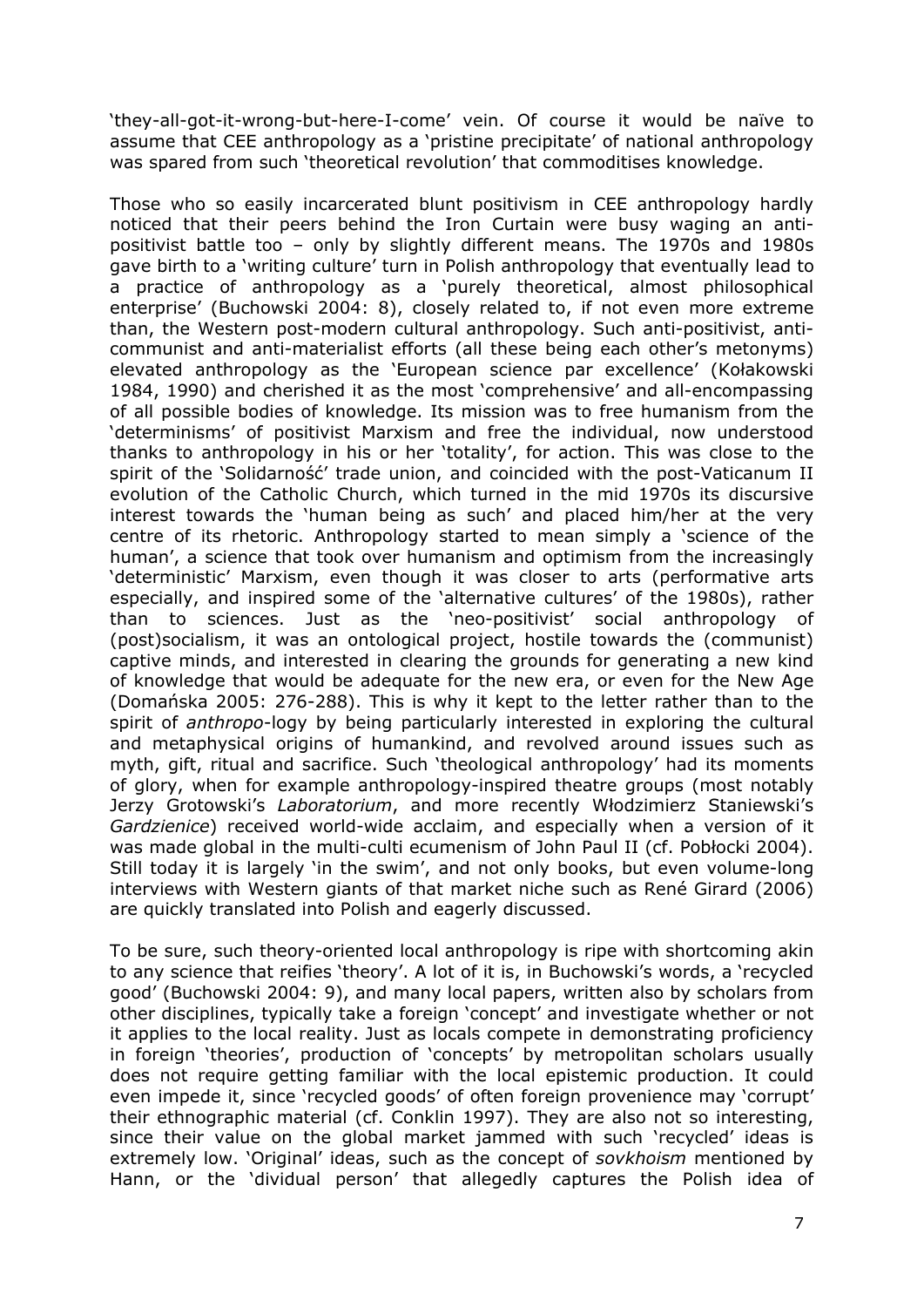personhood that is distinct from the Western notion of an 'individual' (Dunn 2004: 125-6) have a much better chance on the global market. Local anthropologists also hardly quote Western scholars writing on CEE, because if they borrow 'ideas' from Western scholars then they refer to 'tyrants' well-known for engendering 'ideas' such as Zygmunt Bauman, Richard Rorty, Clifford Geertz and James Clifford (Buchowski 2004: 9). So, we see that the 'reciprocal disinterest' between metropolitan and local anthropologist is a result of the different regimes of value structuring the academic markets they operate in. For that reason trips to foreign academic institutions, where a local anthropologist turns into 'a *flâneur* wondering in the library and searching for ideas' (Buchowski 2004: 9), do not have the magic quality, according to Hann, of healing CEE scholars of their nationalist mindset, but fieldtrips to countries that might be equally exotic executed according to the post-colonial cookbook do.

This peaceful co-existence in mutual ignorance was broken only recently. Perhaps because the Anglo-American anthropology of (post)socialism has established itself (in Western academic institutions) it can no longer be ignored by the locals. This, coupled with general weariness with the teleologies of 'transition' theory, as well as with a willingness to rejuvenate local anthropology that has became a little too 'cultural' and have somehow lost the 'social', sparked the recent native interest in Anglo-American anthropology of post-socialism (e.g. see Gdula 2006). Also metropolitan scholars realized that 'history matters' and even embarked on collaborative projects with local scholars and learned that their erstwhile 'arrogant disdain for native ethnography' that they regarded to be merely 'antiquarian' and their belief that their use of theory 'marked [their] own work as superior' was unfair, as Katherine Verdery (2007: 204) admitted in a 'self-criticism'. The bone of contention is now how to institutionalise this 'new' Anglo-American-styled social anthropology in CEE, and locals who had been previously deeply engaged in theoretical explorations are now being chided for not doing 'theory' at all, or at best for getting it wrong (Buchowski 2004: 11). To be sure, this is only partially the Anglo-American's intention, since the insistence that a 'new' sort of Western science needs to be imported to CEE comes partially, if not largely, from local scholars. As Katherine Verdery (2007) argued, we cannot speak of a neo-colonialism here, because the initiative comes from the local end, and those who claim epistemic superiority are actually used quite instrumentally by the locals who are astonishingly happy to accept the 'positivist/nationalist' label. This is hardly surprising: in order to compete on the local market, parochial anthropologist have to seek theories and paradigms outside of their own realm. External voices can be utilised in waging local battles against colleagues who can now be labelled 'positivists', 'idealists', 'culturalists' and so forth. Value of any theory is higher if it is new, therefore it is sometimes better to swallow a straw man because it can turn into a more powerful 'intellectual machine gun'. This is so especially since straw men are usually swallowed with a pinch of salt. Natives usually conclude (hidden transcripts!) that the cosmopolitans have only a 'shallow' understanding of the subject matter and that the they themselves know it better anyway (Buchowski 2004: 10).

Such straw men are key element of the academic merry-go-around – 'new' theories can be born only after other ones are flogged to death. It is perhaps time to draw conclusions from the post-Fordist restructuring of institutions – quite well described with regard to numerous industries, but still remaining largely a mystery as far as the centres of knowledge production are concerned.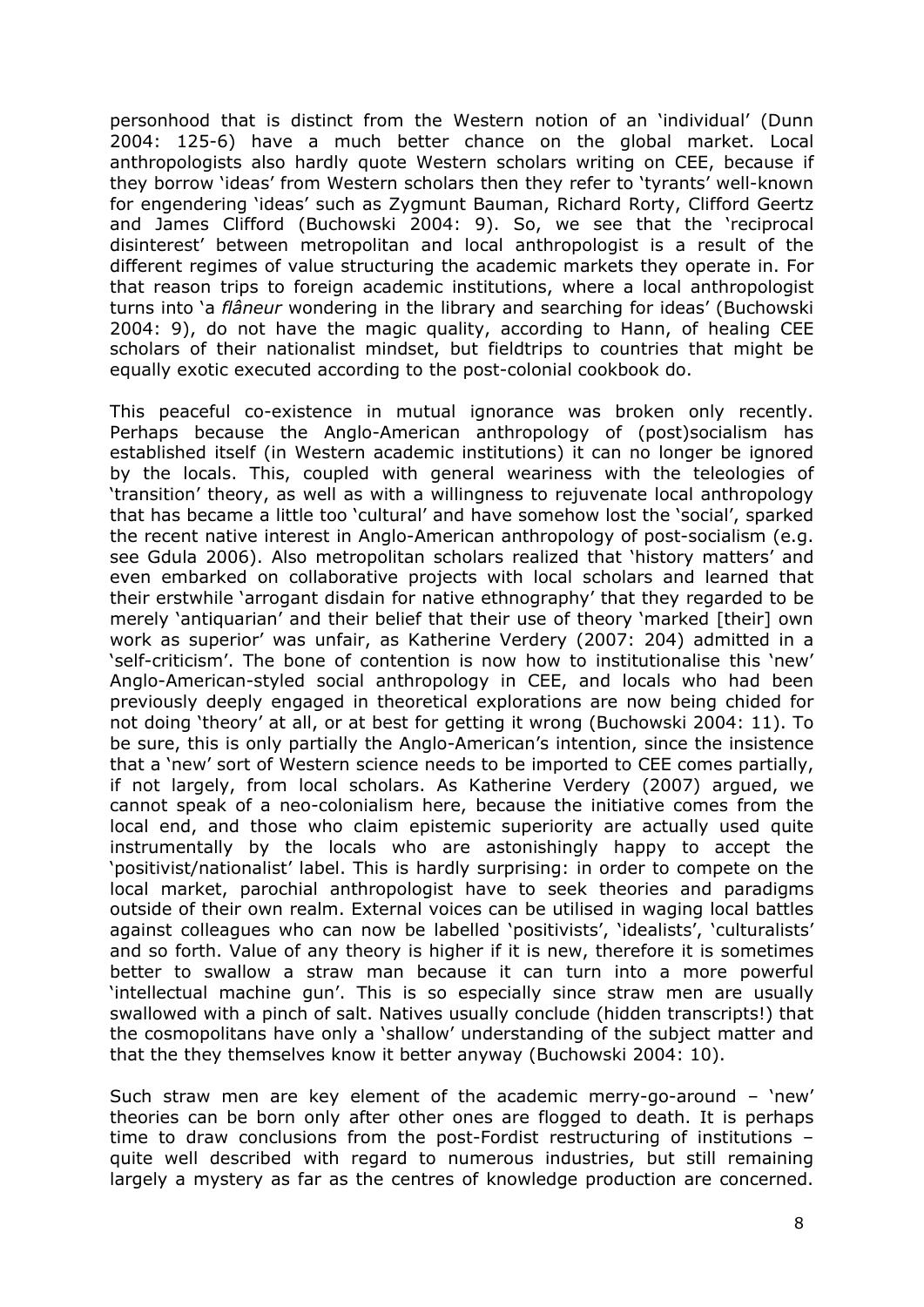For one thing, post-Fordism in the academia means increased competition and commodification of knowledge production, manifested on one hand by interdisciplinarity and one the other by theory-reification. If the Weberian pyramid-like organisational model, often used to describe the Fordist enterprise, allowed in the academia for a peaceful co-existence of various branches of knowledge immersed in their own (seemingly) independent research agendas, today's typical organisational model resembles, writes Richard Sennett, 'a circle with a dot in the centre. At the centre, a small number of managers make decisions, set tasks, judge results. … The teams working on the periphery of the circle are left free to respond to output targets set by the centre, free to devise means of executing tasks in competition with one another … In the Weberian pyramid of bureaucracy, rewards came for doing your job as best you could. In the dotted circle, rewards come to teams winning over other teams' (Sennet 2001). In the academia, this increased competition is euphemistically referred to as 'interdisciplinary'. This is why militant literature reviews with an increasingly short life-span are a must in today's publications, authors have to put as much effort into arguing that they have something interesting to say as into actually saying it, and academic audiences are much more impatient today and much less forgiving than they used to be. Huge conferences where speakers have up to 10 minutes for marketing their academic product in a flashy Powerpoint presentation is a relatively novel phenomenon. The accelerated competition between the metropolitan and parochial anthropologies is only a small offshoot of this larger process.

## *Towards a post-socialist anthropology*

Our task, of course, is not to lament the current situation, but to find in it what can be utilised for envisioning future world anthropologies. And that we need a new cosmopolitan theory is beyond doubt. The fate of socialism – one of the most powerful cosmopolitan theories ever – that became something local, incarcerated in particular spaces, places or even people (Pobłocki, in print), is instructive. A pre-1914 socialist would find it wholly hilarious that socialism can be studied, and even more so that it was studied by anthropologists. I do not, however, advocate for a metropolitan appreciation of the 'theological anthropology', or other examples of 'native' theoretical reflection, but rather for a post-socialist theory that would not be a theory of post-socialism, but rather a new cosmopolitan theory that would grow out of both parochial and metropolitan efforts to effectively combat commoditisation of knowledge.

I see the recent evolutions within anthropology and the 'world anthropologies' debate as an excellent opportunity to revisit the little remembered criticism of Marx by Bakunin (1972). Bakunin argued that Marx differed little from Bismarck as he did not desire workers' emancipation, but hoped to grasp the increasing state power by mobilizing labour aristocracy that would lift the ascending group of 'socialist scientists' to became the fourth ruling class and establish 'reign of scientific intelligence, the most aristocratic, despotic, arrogant, and elitist of all regimes' (Bakunin 1972: 319). In fact it was a Bismarkian minister Johann Karl Rodbertus who coined the notion of 'state socialism' and Marx was often accused if not of plagiarising him (Kautsky and Engels put a considerable effort into defending Marx's authenticity as an author, Shatz 1989: 86), then at least, in Wacław Machajski's phrase, 'lending weight of pure science' to Rodbertus basic positions (Shatz 1989: 87). Machajski, following Bakunin, argued that Marx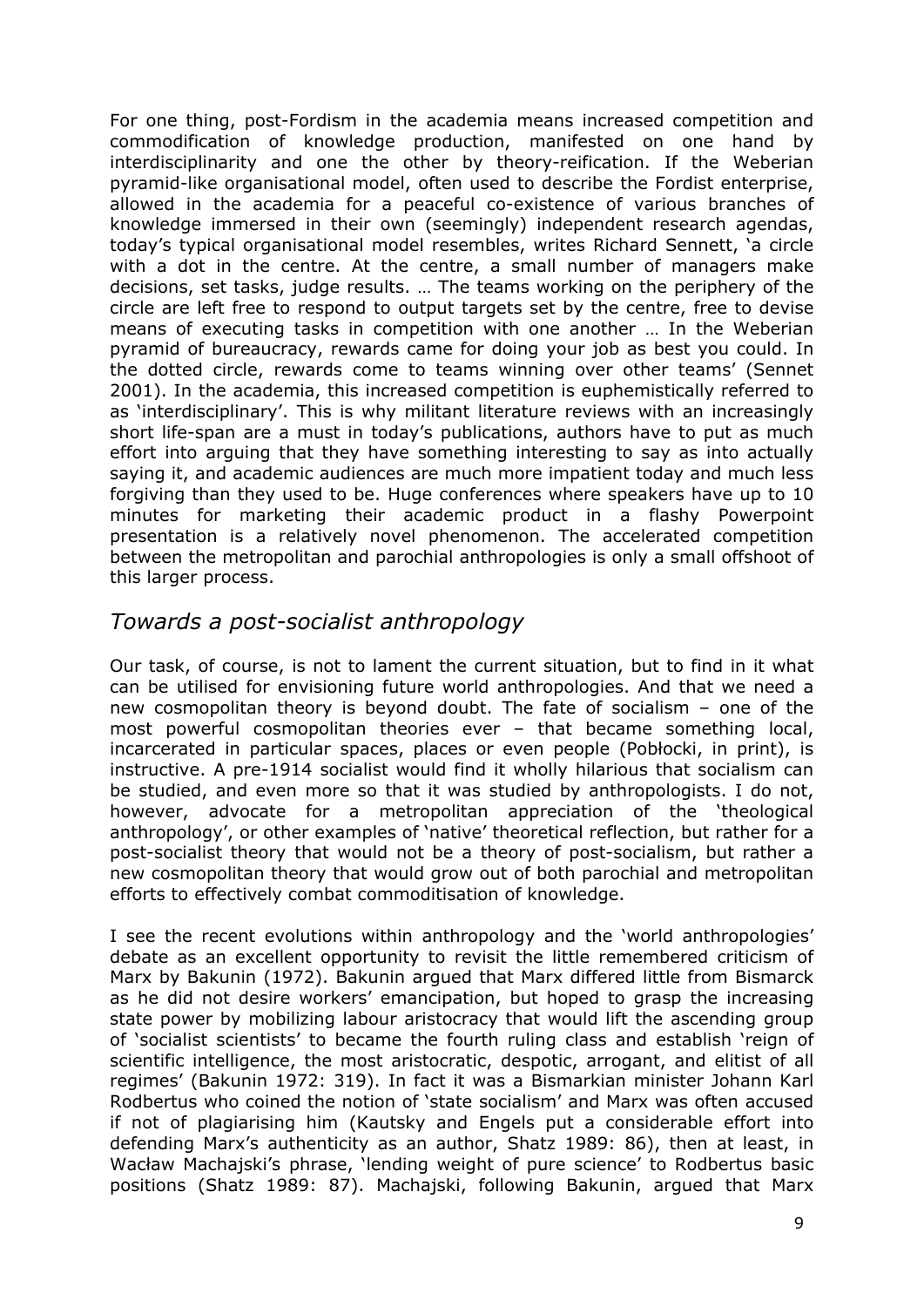wished to replace 'private capitalism' by a statist order that would guarantee the 'perpetual existence of national capital' and hence refine the method's of workers' exploitation. Marx's real enemy, Bakunin and Machajski argued, were not the capitalists, but what Bakunin called the 'flower of the proletariat', the uneducated, the unskilled, the 'dregs of society' disdained as 'Lumpenproletariat'. Machajski suggested that 'socialism' was a movement of the new bourgeoisie that sought to combat its 'elder brother', and argued that the Paris June Days of 1848 proved that struggling for political goals such as universal suffrage actually impedes workers' real emancipation (the chamber of deputes that was elected thanks to it shut national workshops for the unemployed that were according to Machajski the prime achievement of 1848), hence 'struggle for universal freedom is a bourgeois deception' (in Shatz 1989: 59), and so was the International. Before he was expelled from it, Bakunin argued that the International ought not to promote political solutions to economic problems, because workers of all countries cannot have a single, common 'interest', and that only a considerable degree of decentralisation and allowing workers in various world locales to develop their own political agendas and to struggle for their own *particular* interests, would create real unity in diversity in the workers' movement. Anthropology's early recognition that there is no single working class, but rather 'working classes' that vary in gender, ethnicity, race, age and so forth (Wolf 1982: 277, 358-60), its preference for an economic rather than political explanation, its embracement of the subaltern, and above all its recognition of the enormous and signifying differences in various world localities that by no means can be simply reduced to a single common denominator, bears a striking resemblance to the Bakuninian argument. Only for that reason to argue that CEE anthropology or ethnology was serving the nation-state project is wholly unfair, because even if it was utilised for mustering national allegiances, then still as a body of knowledge, unlike all other 'positivist' sciences, it was based upon this key awareness of the often radical differences between the many (geographical, ethnic, religious etc.) singularities that the nation-state comprised of.

After the roll-back of nation-state swept state socialism into the annals history, we may find Bakunin's points helpful. So far, however, a Bakuninian critique of Marxism/statism, came mostly from the right. Bakunin's most outspoken disciple was Fredrich von Hayek, who – in a famous exchange with Oskar Lange – condemned the state planners' arrogance in their belief that they would be able to first aggregate and then process all relevant human knowledge. Hayek is really worth quoting at length: 'today it is almost heresy to suggest that scientific knowledge is not the sum of all knowledge. But a little reflection will show that there is beyond question a body of very important but unorganized knowledge which cannot possibly be called scientific in the sense of knowledge of general rules: the knowledge of the particular circumstances of time and place' (Hayek 1945: 521-2). Hayek rebels against reification of knowledge into things as 'statistical aggregates' and turned economists' attention towards what anthropologist later called 'tacit' or 'local' knowledge. He offered two solutions to the problem of reification of knowledge by bureaucratic science: planners should be replaced by 'experts' who do not reduce knowledge to numbers-things, and planning should be replaced by the price system. How price system can express 'tacit knowledge'? Hayek relies here on a pre-20th century understanding of number, and just as 'statistical aggregates' had become for him clearly reified, he argues that the price system is primarily symbolic. Lorraine Daston (1995) showed that quantification never necessarily implied reification, or even reliance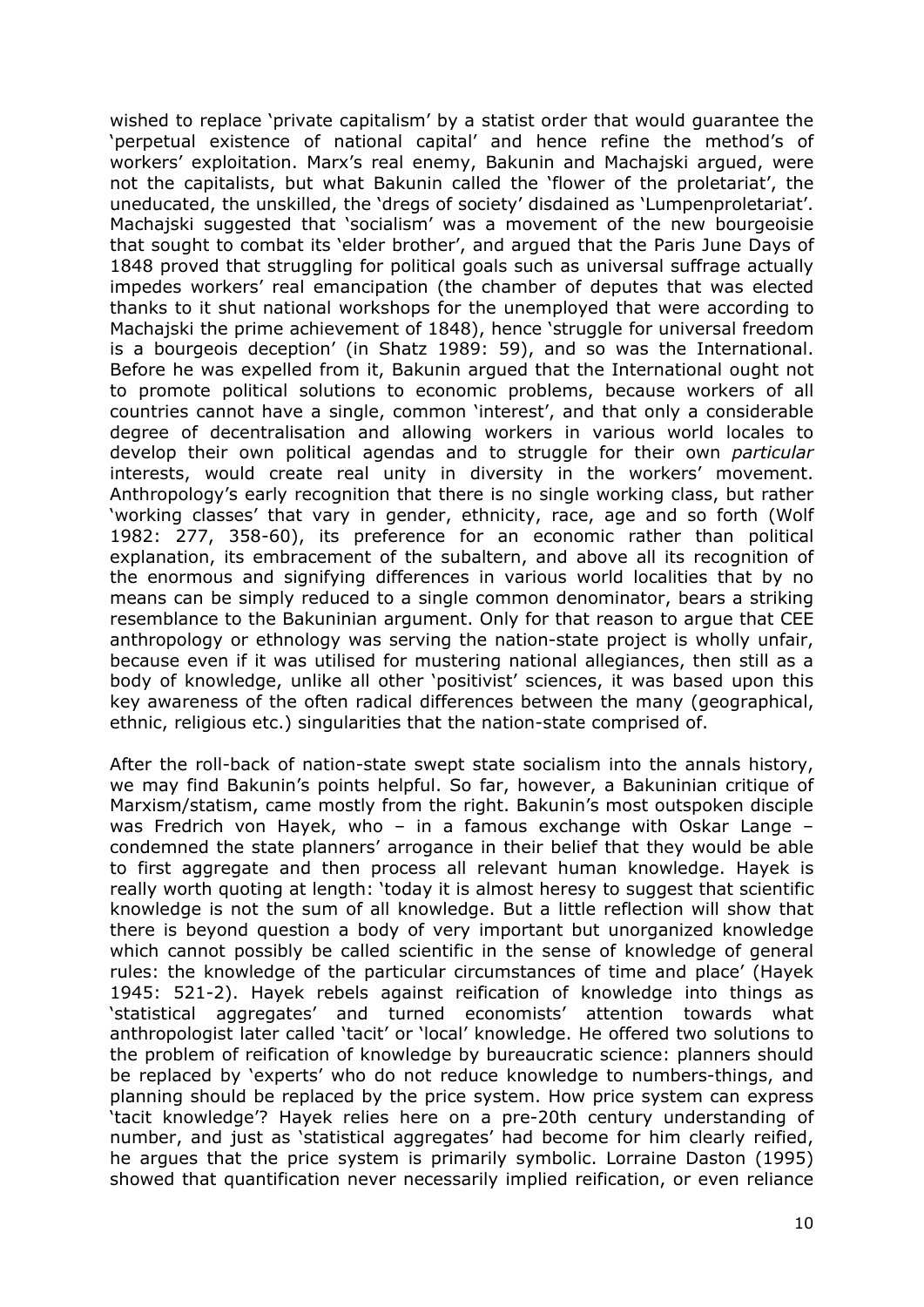on numbers. She described the various phases of quantification and showed that e.g. it employed geometrical figures as well as numbers, and it did not seek accuracy, only 'rough' precision. Daston argued that the movement towards quantification was in fact driven by the desire to enhance scholarly communication. Leibnitz put it this way: '[w]e need not to be surprised then that most disputes arose from the lack of clarity in things, that is, from the failure to reduce them to numbers' (in Daston 1995: 9). In other words, quantification was a result of accelerating communication and it evolved into hegemony of reified number-things due to the separation of thought and emotion. She draws here on the ideas of Ludwik Fleck, who argued in the 1930s that: 'the uniform agreement in the emotions of a society is … called freedom from emotions. This permits a type of thinking that is formal and schematic, and that can be couched in words and sentences and hence communicated without major deformation. The power of establishing independent existences is conceded to it emotively. Such thinking is called rational. (Fleck 1979: 49). Disillusioned by the hegemony of statistics that may have been good on 'clarity', but reified as an 'independent existence' was epistemologically poor and useless for social practice, Hayek pointed to an alternative 'mechanism for communicating information' (Hayek 1945: 526) with the expressive potential statistics had lost. What the price system could, and statistics could not, do, is to facilitate communication between people who otherwise have nothing else in common. His closing remarks are telling: 'the problem which we meet here is by no means peculiar to economics but arises in connection with nearly all truly social phenomena, with language and most of our cultural inheritance, and constitutes really the central theoretical problem of all social science… We make constant use of formulas, symbols, and rules whose meaning we do not understand and through the use of which we avail ourselves of the assistance of knowledge which individually we do not possess. We have developed these practices and institutions by building upon habits and institutions which have proved successful in their own sphere and which have in turn become the foundation of the civilization we have build up' (Hayek 1945: 528). The price system is hence an archaic and nearly unconscious institution, a common tradition to rely on, and so flexible that any local idiosyncrasy can be voiced through it. I believe that we are in a similar moment as Hayek, although it is not statistics that we need to dethrone. Hayek's project for localising economics ended in the blind lane of Nash equilibrium, that, according to Philip Mirowski, is the pinnacle of 'autistic' approach to science that wholly divorces it from reality (Mirowski 2002: 331-49). 'Local knowledge' also became 'big business' and today no expert panel can do without a discussion on how to 'tap it' (Kalb 2006: 579). In anthropology itself, the sheer volume of increased communication in the recent years inevitably lead to a process germane to quantification as described by Fleck and Daston, i.e. the hegemony of ideas-asthings, reified knowledge, only that if the hegemony of statistics was largely a result of the rising bureaucratic state apparatus (Desrosières 1998, MacKenzie 1981), then today's epistemic ills stem from the post-Fordist global knowledge commoditisation. Unfortunately, because 'theory' has been the major battlefield (or the nexus of exchange) on which the metropolitan and parochial anthropologies meet, intellectual communication has been limited to mere rituals of empty gestures (i.e. quoting without understanding of the real differences in respective research agendas, Buchowski 2004: 9). Therefore it is not lack of communication between anthropologies practiced in various world locales ('asymmetric ignorance'), but coping with its increased volume and transforming the *mode of communication* that is our main problem. For such Bakuninian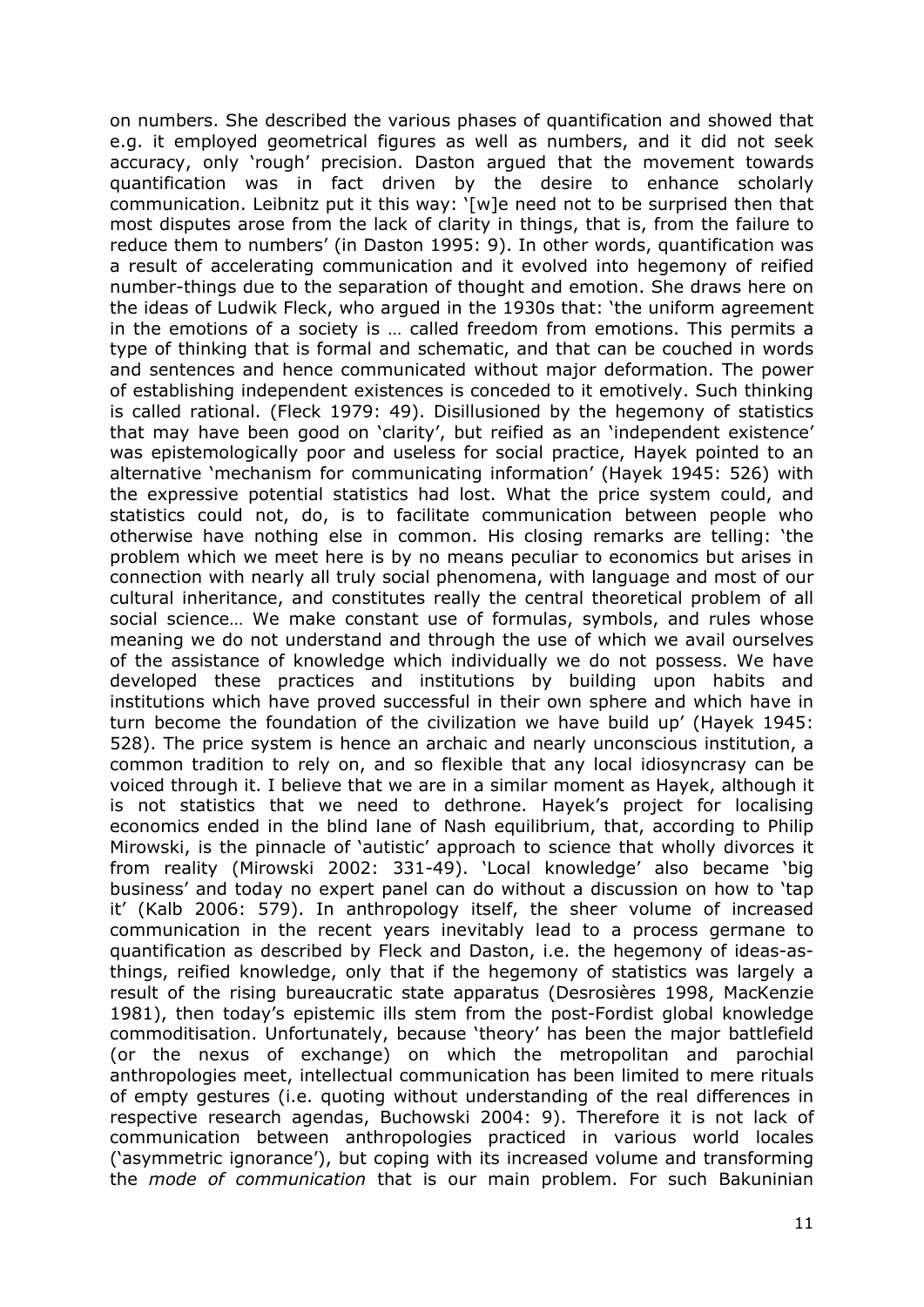cosmopolitan theory that I advocate for not to share the fate of Hayek's attempt to eliminate 'things' from human thought and establish a democratic, universal and above all effective medium of communication, it may have to cease to be 'theory' the way it is generally understood today.

## *Anthropologies of peripheral capitalism*

If anthropology today is largely a 'study how capitalism or globalisation, or violence etc. is *experienced*' (Smith, p. 472), and if anthropology of (post)socialism is a study of how the CEE places and spaces fit into larger processes of capitalist restructuring, then Frazer or Malinowski (as Hann (2007: 15-18) insisted) are not the best departure points for envisioning intellectual joint-ventures between metropolitan and CEE anthropologists. And it is wholly irrelevant that Malinowski was of Polish decent (Hann 2007: 17). If the notion of 'capitalism' (with all its shortcomings) is to be if not central then at least significant for a cosmopolitan world anthropology, then of course it is much better to start with Eric Wolf – as Don Kalb (2007: 167) suggested. Although Wolf as well comes from the region, and apparently his understanding of capitalism was largely shaped during his youth spend in antebellum Czechoslovakia (Ghani 1987: 349), his work is preoccupied with other regions that became 'peripheral' to European capitalism, and belongs much more to the Latin American tradition. Is therefore finding the CEE Franz Fanon indeed 'a distant dream and maybe as complicated as finding a Panchen Lama' as Buchowski (2004: 6) ironically concluded? Perhaps, but this is mostly because somebody had already found him/her long time ago.

My first positive hero is Immanuel Wallerstein, who to his own testimony – fascinated by the decolonisation movements of the 1960, the writings of Franz Fanon that he enthusiastically reviewed – coined his world-systems theory largely as a result of his encounter of Polish and Hungarian economic history (Wallerstein 2002: 360-3). Wallerstein's work to this very day is one of the best examples of most fruitful blend of metropolitan and parochial intellectual achievements, and if one wishes to build bridges between Anglo-American and CEE science, then Wallerstein is a much better starting point than Frazer. Wallerstein cannot really be called an anthropologist, but this is not because he has been uninterested in non-Western societies and how capitalism has been experienced there, but because he never privileged the strictly anthropological research method. But it was precisely for this reason that Wallerstein turned out to be a better anthropologist of the region that scholars with a strict anthropological training. It is remarkable that only Anglo-American historians, and not anthropologists, were ever accused of 'going native'. The most spectacular case was Norman Davies', whose *Europe. A History* (1996) has been rightly criticised for providing a strictly romantic Polish vision of European and world history. This is probably because historical training, unlike its anthropological counterpart, is not obsessed with achieving the enlightened balance between proximity and distance of the subject to the object of study, and promotes engagement with local epistemic production that is longer than the twelve-month-long fieldwork so much advertised by Hann (2005: 195). But this was also because there are many overlaps between history and anthropology they way they had been practiced in Eastern Europe (cf. Buchowski 2007).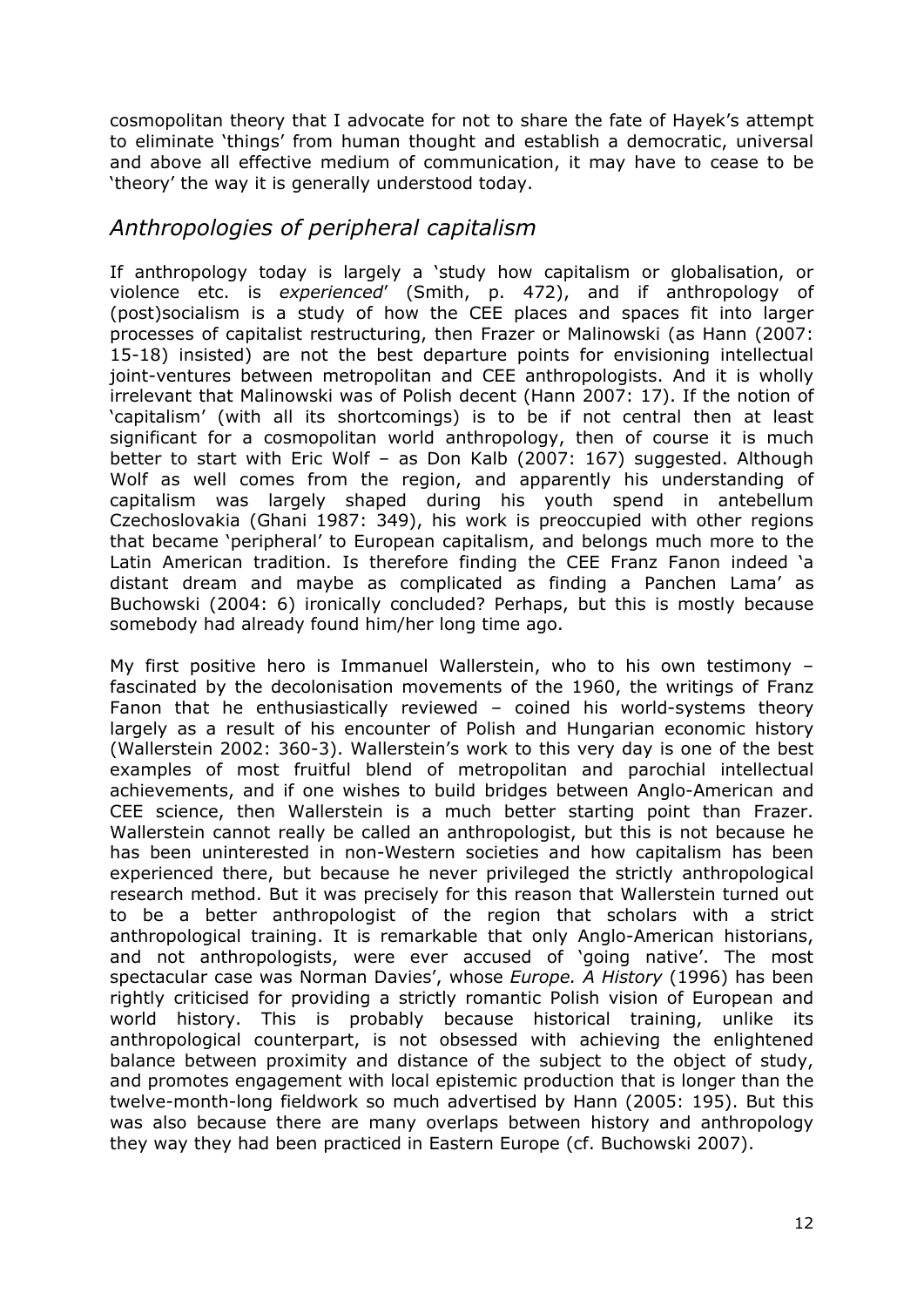This relationship is precisely the subject matter of Hann's longer piece (2007). He speculates, however, on the possible relationship between the historicallyoriented 'new' social anthropology and CEE ethnology, instead of focusing on the relationship between history and anthropology at the CEE universities over the past decades. Hann mentions that, unlike in '[m]odern universities' that 'typically have a clear line of demarcation between faculties of social science and faculties of history' (Hann 2007: 24), in CEE ethnography institutes most often part of the faculties of history (Hann 2007: 25), but then he takes virtue for vice, since this is for him a proof for the *Volkskunde*'s positivism as well as the reason why local anthropologists were not interested in researching 'now' and hence did not do 'proper' fieldwork (Hann 2007: 25). But why not appreciate the fact that historical research done by local anthropologists is great to tap? The tradition to draw on is indeed rich: not only history and ethnology departments were somehow interrelated, but often people referred to as ethnographers worked at history departments, or historians published in ethnology journals and volumes and so on. The marginal important of historical anthropology in the Polish academia is a result of to the success of the non-positivist anthropology-inspired history (Piasek 2004: 5). Just a quick glance at the anthropology quarterly *Konteksty* confirms that this is still the case: of out the 40 issues in the last 10 years, 9 issues were devoted solely to history (of which 4 were on memory, 1 on biography). History was the third, next to visual anthropology (8 issues) and performative arts (8 issues), 'big topic' in this journal of 'cultural anthropology' still subtitled 'Polish folk art'. Not only ethnographers, but also historians and literary scholars, contributed to the debates on anthropological history, or historical anthropology. Needless to say, just as such debates were never discussed by Hann and others, articled in *Konteksty* also referred to its own history-anthropology canon, and hence shows that even when addressing an identical issue, the metropolitan and local discourses hardly overlap. Although such interest in history is also a recent fashion (for some older attempts to find a theoretical perspective of combining history and anthropology, both Western and non-Western, see Kochanowicz 1992), if only for its limited size, the Polish academic world has always been quite interdisciplinary. Moreover, both history and ethnology departments have always been somehow localised, i.e. focused mainly (but not exclusively) on the region they were placed in. In fact the 'unfinished project' of Wallerstein's theory lacks classic anthropological insights: it seems that he draw too hasty conclusions from the work of Marian Małowist that he knew best and failed to reincorporate local criticism of his own argument. Małowist's data was pooled mainly from the coastal Gdańsk area, where – because of the city's role as node of export of grain – the manorial economy was most connected to Western European markets. This was not, however, the case with other regions, where internal markets were equally (if not more) important for the manorial economy. So this weakness of Wallerstein's theory lies in his inability to tap from research done in regional centres (in this case Poznań most notably, cf. Topolski 2000: 41-45).

This is why I suggest that a study of CEE capitalism (that by no means started in 1989) should engage with Wallerstein's work, but not by 'importing' worldsystems approach as a 'superior theory' (this has already been done by both Anglo-Americans and locals), but rather by re-enacting the type of intellectual adventure Wallerstein once embarked on. Wallerstein argues that '[t]he term theory … denotes the end of a process of generalisation and therefore of closure, if only provisional' (2002: 358) and warns against theory fetishism by giving an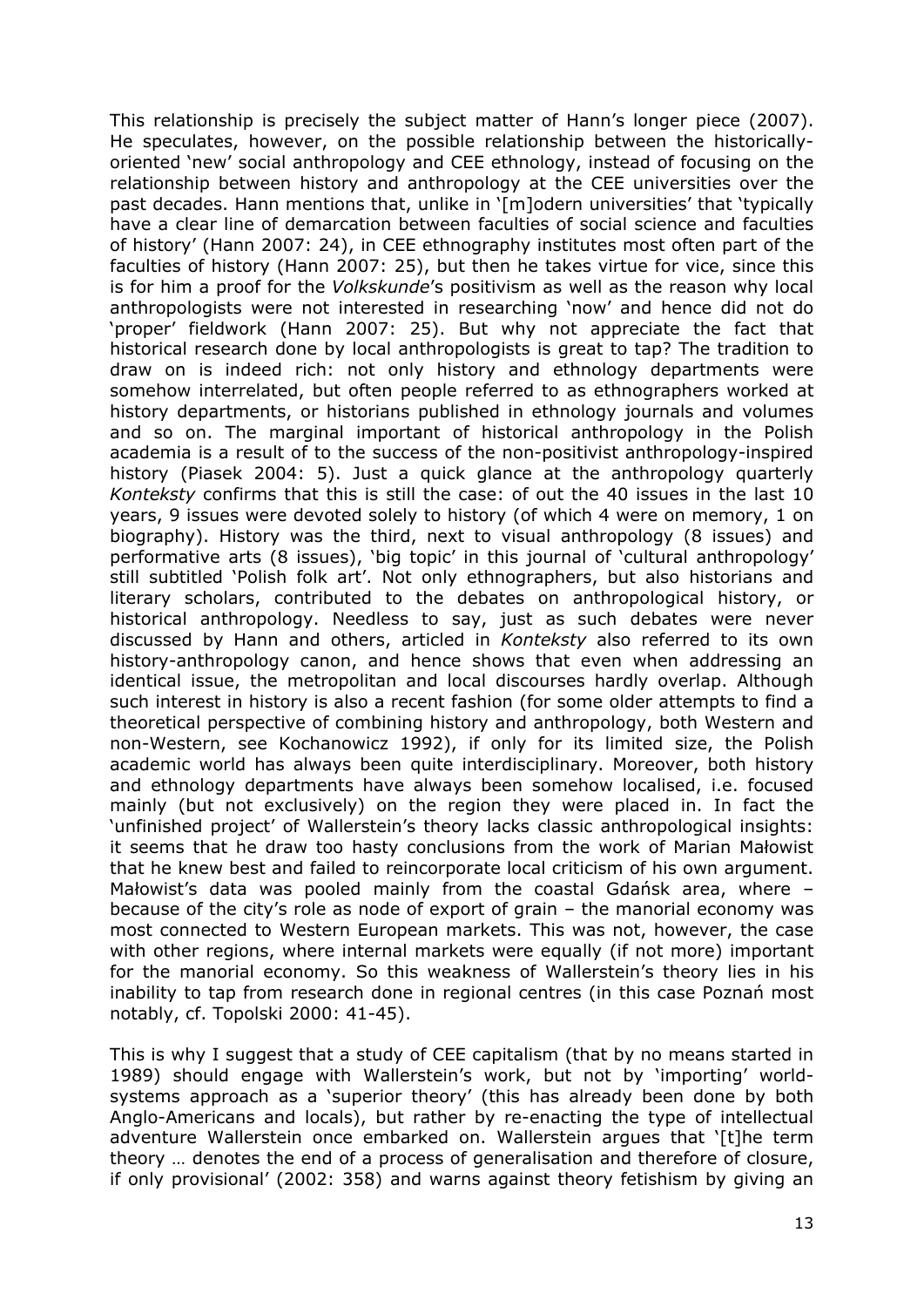'itinerary to resist becoming a theory' for what he sees primarily as a *method of analysis*. We should follow his advises and try at least to bracket the commoditisation of intellectual production, if it is not realistic to advocate for a frontal assault on it. Straw men, who populate today's intellectual landscape, should be made redundant. This can be done only after theory fetishism – the main tool for manufacturing positivist straw men – had been rejected. Such approach necessarily separates theoretical and empirical contributions, and values the former higher, since only such can be 'sold' on academic market. Since only 'theoretical' input, contrasted to contributions carrying merely 'empirical value', can be communicable to 'outsiders', only such are deemed relevant for cosmopolitan community. And since volumes published before the 1990s seldom work within such clear-cut theory/empirical data dichotomy, they can be very easily labelled positivist, and their *raison d'être* is reduced to the poor by today's standards 'filling in the gap'. But this is a problem posed even by some of the Western classics that were hardly ever labelled 'positivist'. For example E.P. Thompson's *The Making of the English Working Class*, perhaps the most brilliant piece of native anthropology written by an Anglo-Saxon author, would seem obscure, lengthy, and overly detailed for such contemporary reader looking for new theoretical insights.

We should not seek 'convergence' of the erstwhile national anthropology with post-colonial *theory*, or with the post-colonial *research method* (as Hann insists), but by resurrecting the dead horses that are being flogged to this very day by cosmopolitans and natives alike, we should recuperate what is inspiring in the former 'anthropology of nation-building' and forge a locally-anchored anthropology 'without a nation state' that is oriented towards talking to other 'world anthropologies'. My second positive hero is Józef Bursza. I am sure that countless examples like this can be found among local anthropologists both dead and alive. His book (Burszta 1950) on the role of vodka in making of the Polish peasantry and the manorial class relations does not feature a literature review with a discussion of recent fads in consumption studies. It emerged as an attempt to account for how vodka became an integral part of the peasant everyday life and folklore, and it describes the various ways Polish gentry forced their peasants to consume vodka since the XVI century. It is as innovative and inspiring as Sidney Mintz's *Sweetness and Power* written three decades later, and features some 'concepts' that could be fished out and sold on the academic commodity market. For example his notion of 'double moral bookkeeping' [*podwójna buchalteria moralna*]. It captures the divergent moral, legal, political and economic standards used by the gentry with regard to the economy at large and to the very villages and peasants they owned and administered. The complete freedom of trade the gentry enjoyed (no import duties) was null and void with regard to their own villages – and there monopolies were imposed, and peasants were forced to buy vodka only in the inns owned by their legal master. This double moral bookkeeping was particularly visible in constant efforts of local gentry to attract peasants from adjacent villages to drink in their inns, and hence to undermine the monopoly of vodka marketing of their own neighbours. Burszta describes at length how the nobility and the Catholic church used moral preaching in trying to turn manorial peasants into docile labourers and consumers, while undermined this very 'moral bookkeeping' by their own economic practises, and sees the origins of the notorious 'immorality' of the manorial peasant in this. This notion bears some similarity to Thompson's 'moral economy', and could have made equally global career. The similarity lies also in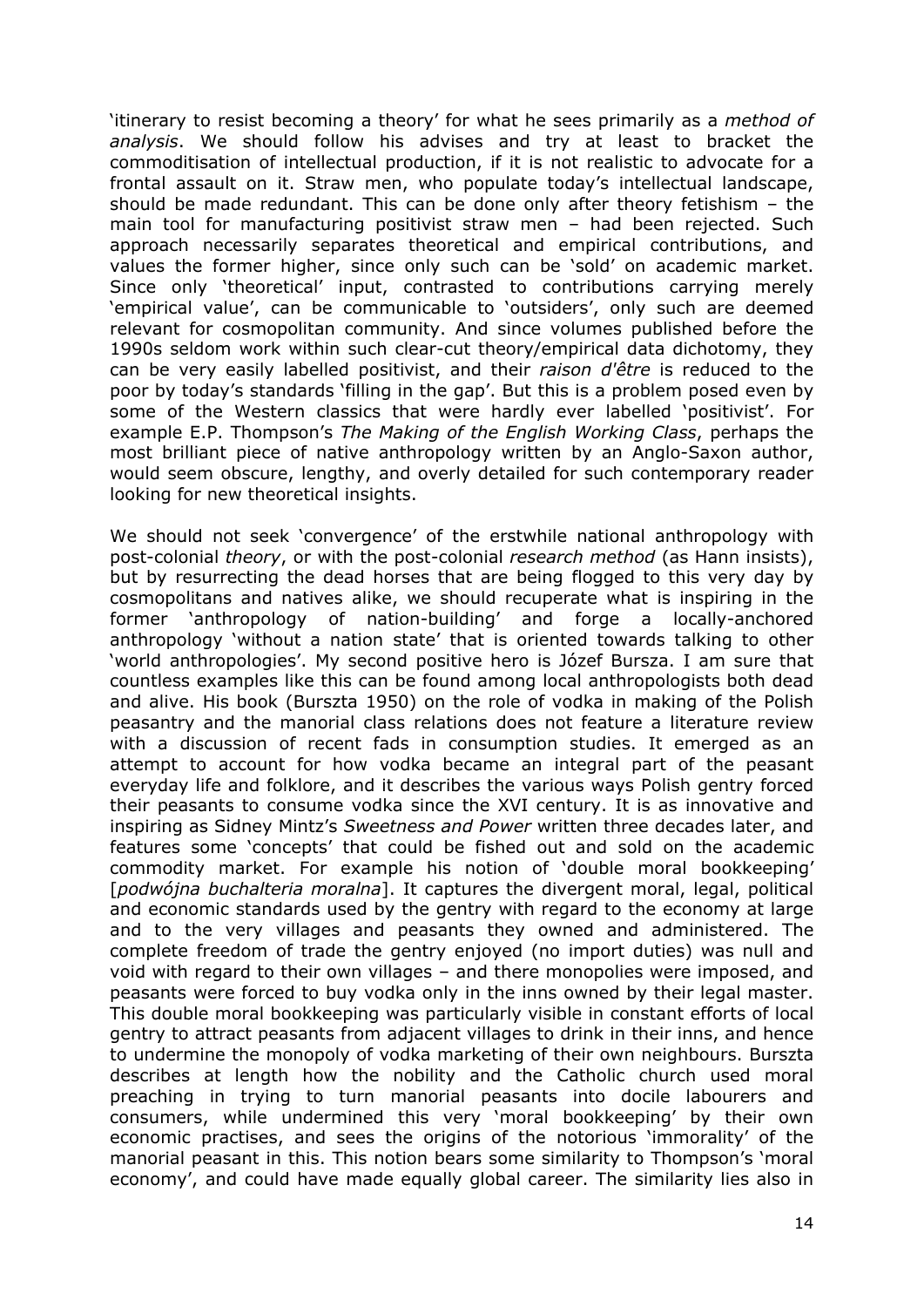the fact that neither Thompson nor Burszta run around flagging their 'concepts' and arguing that they are useful for cosmopolitan theory, nor they considered their work to have primarily theoretical value. Instead, their value was *both* empirical and theoretical: Burszta's credits are in the way he explained the growing importance of production and consumption of vodka for the manorial economy in Poland. By today's standards, such 'filling in the gap' is not enough. The point is, however, that this filling in the gap was significant for theory that Burszta operated within – trying to explain the rise, the nature and the demise of the manorial economy in Poland, the classes it produced and the heritage it had left. It could seem 'so little' by today's standards, but if we are interested in how capitalism has been experienced at the grassroots in the *long durée* , books like Burszta's are indispensable.

Hence flirting with the 'captive minds' is my recipe against theory fetishism. A brilliant proof that dangerous liaisons with the 'captive minds' could turn out very fruitful is provided by the my last positive hero – the historian Stephen Kotkin. His compelling *Magnetic Mountain: Stalinism as Civilization*, describing the emergence of the Soviet steel-town Magnitogorsk in the 1930s, is based almost exclusively on official sources, mainly local newspapers. In theory Kotkin embarked on a mad venture – he decided to find clues about everyday life by reading official newspapers from the 1930s – the heyday of Stalinist terror – issued in one of the icons of Soviet industrialisation. It turned out, however, that he could find a lot of insightful information in such sources, and his volume (Kotkin 1995) is one of the very few books that successfully escapes Cold War dichotomies of socialism/capitalism, totalitarianism/democracy, state/market economy and so forth. In fact, Kotkin (1991) also published a monograph where he described how Magnitogorsk urbanites lived socialism of the late 1980s, based upon a classic anthropological fieldwork that he could do every day after the local library was shut. These two volumes brilliantly feed one into another and demonstrate how one may most successfully blend historical and anthropological research methods under contemporary twelve-month research time constraints. In fact Kotkin did what Buchowski was advocating for: he eschewed the Cold War epistemic traps by altering his units of analysis – in short, instead of thinking in terms of socialism vs. capitalism he put on the urban-rural lenses. Of course all dichotomies are problematic by nature, and Kotkin actually shows how the industrialising Soviet society remained surprisingly rural. But had the Anglo-American anthropologist admitted that they were not really on an adventurous trip in the foreign land of socialism or (post)socialism, but actually researching a *rural* locale, then it would have been much more difficult for them to ignore the vast body of literature produced by locals on their own countryside. Hence the controversy between Buchowski and Hann really boils down to placing the Anglo-Saxon anthropology of (post)socialism in a different tradition. For Buchowski these are works that essentially are part and parcel of the studies of the CEE hinterland – of which the vast majority was written in vernaculars and that foreign authors usually fail to refer to. For Hann, however, these works are part if not of a unique intellectual strand of 'transitology', then at least of Machesterschool inspired global social anthropology, and if perceived so, then it is no wonder why local ethnographic work is of little use – after all authors like Burszta did not write on socialism, let alone on post-socialism, they did not do the typically British-styled fieldwork, so why bother about reading them? It is another issue that only Anglo-American historians of Polish socialism noticed that urbanisation was one of its most salient features of post-war Eastern Europe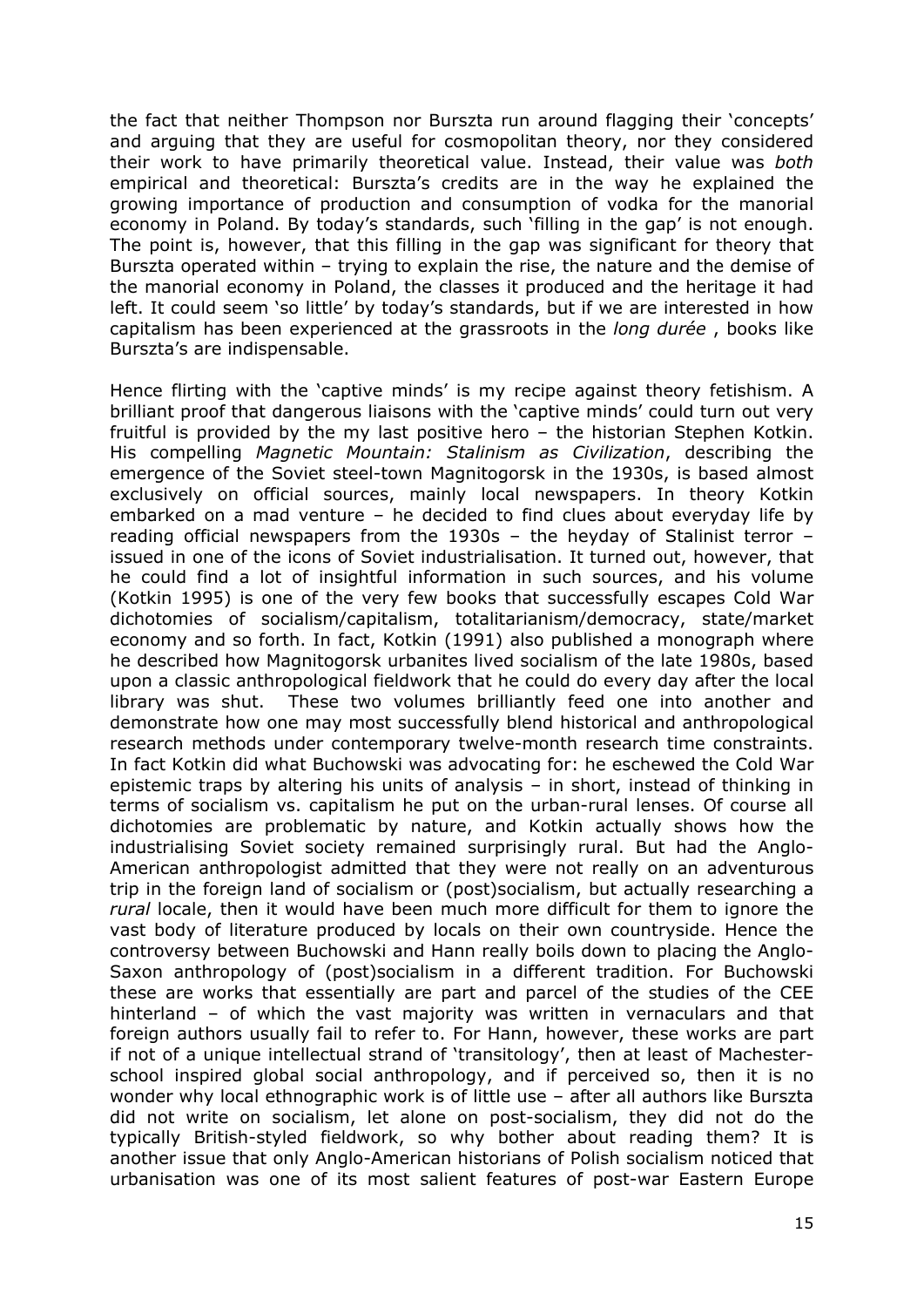(such as Padraic Kenney, whose volume on Wrocław and Łódź (1997) offers to this day one of the most inspiring comparative set-ups and also profits from incorporating indigenous academic production), and Anglo-American anthropologists usually went to the most 'backward' parts of the country. By first creating, and then defending, a largely bogus unit of analysis such as 'postsocialism', Anglo-American scholars essentially did the same what Western managers did to Polish firms and economies – create 'new' market niches and pretend that they had not existed before – as it was brilliantly described by Elizabeth Dunn (2004, chapter 3). Of course, just like the managers, they were more than often induced by the locals to do so. But such niche marketing strategies necessarily lead to an increased fragmentation of world anthropologies into academic 'camps' entrenched in their discourses with distinct and hardly overlapping cannons that relate to one another only by reified theories, straw men, and really pass each other like ships at night while fighting to grab often common resources. Therefore it would be useful, as Don Kalb argued, for metropolitan and local scholars alike, to 'help to lift the region out of its obsession with its putatively singular post-socialist predicament and its singular orientation on a putative West' (Kalb 2007: 173), and only after this has been done, we may contribute to building world anthropologies that represent a comprehensive (albeit not homogeneous) theory, or – better – a method of analysis.

## *Beyond 'anthropology of anthropology'*

Finally, it is overly arrogant to assume that 'an anthropology of anthropology' is sufficient a methodology for unveiling the current hierarchies in knowledge production and consumption. In order to lift the discipline from its 'putatively singular predicaments', relationships to other bodies of knowledge, and especially to 'hard' sciences, should be scrutinised. And this is still largely a virgin land. The only anthropological work that would tackle this issue is Michael Adas' *Machines as the Measure of Men*. Written in a truly Wolfian spirit, this books became a classic in science and technology studies, but has not sprung so much interest in anthropology itself. This is a gross pity, since Adas' analysis of how technology replaced religion as the central criterion for measuring 'worth' of human beings (and societies at large), how machines became the central meeting grounds between European travellers and the non-Europeans they meet, and how gradually the idea of one universal material world that is measurable and can be accounted for by European machines (and physics), is ripe with clues that could rejuvenate even the most classic anthropological themes, such as the conundrum of fetishism. Adas shows in detail how European travellers thought they alone were skilled enough to use Western machines, and how they thought the natives were either unable to use even the simplest Western tools, or they used them for other purposes and hints that the notion of fetishism could have emerged as the Western misconception of the alleged native misuse (i.e. worship) of the machines Europeans brought with them (cf. Adas 1989: 126, 158-161, 224-5, 237, 380). And that unmasking the most basic believes about hard sciences may enrich anthropology can be seen by the acclaim for Eduardo Viveiros de Castro's (1998) brilliant essay *Cosmological Deixis and Amerindian Perspectivism* that was a tribute to Bruno Latour's *We Have Never Been Modern*, in the illuminating discussion of Durkheim and African religion in Anthony Appiah's *In My Father's House* (1992, chapter 6), or in the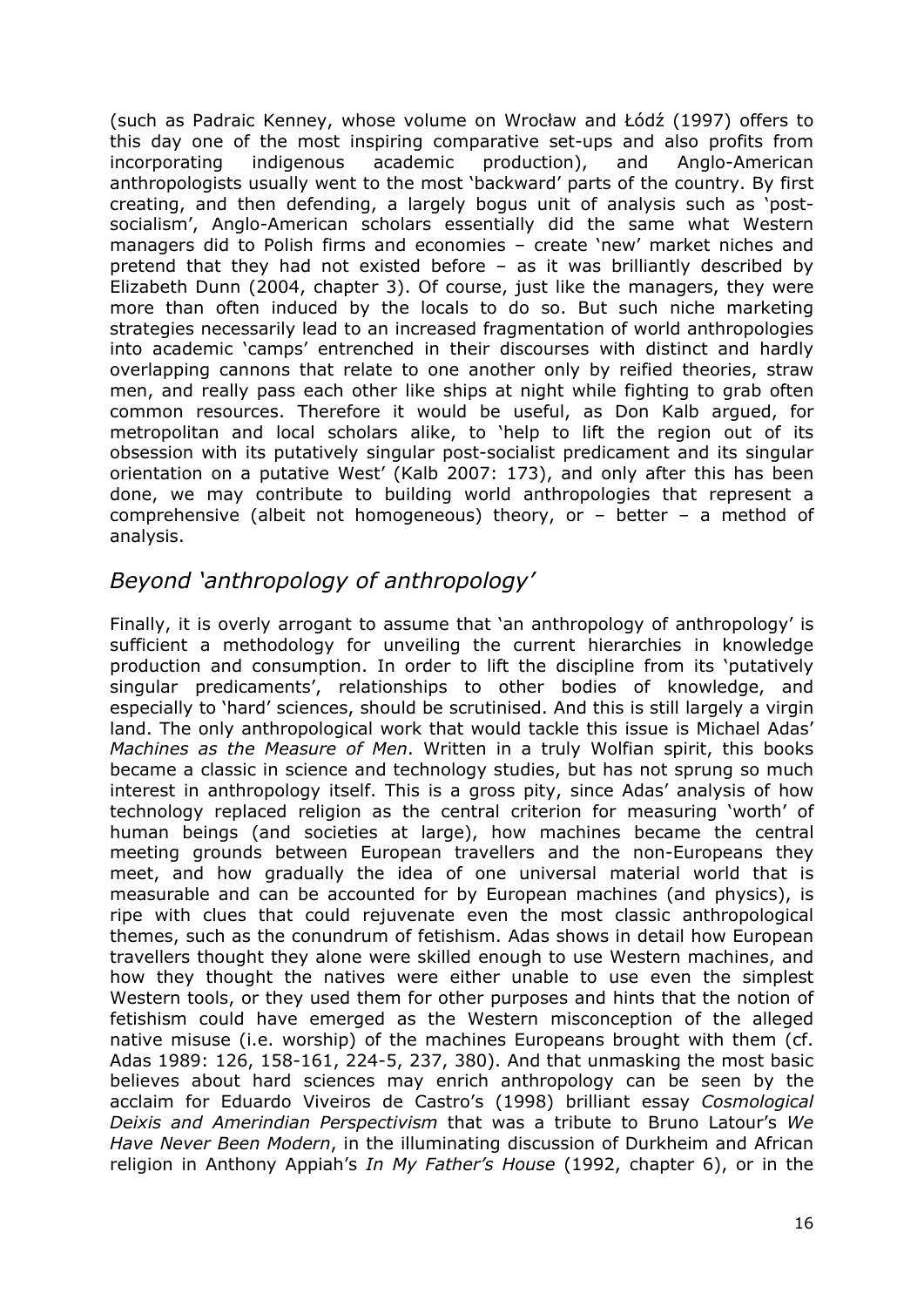compelling volume edited by Laura Nader (1996) where also 'native science' is taken seriously.

In fact such move has already been initiated from another end – Donna Haraway's *Primate Visions* is one notable example, and more recently *Einstein's Clocks, Poincaré's Maps* by Peter Galison (2003) is another. Galison shows that not only the central issues of Einstein's theory of relativity were the sort of questions that he encountered as a clerk in Bern patent office, but that the questions of simultaneity of time in various spaces (i.e. synchronising distant clocks) were a general and burning concern in Einstein's time, for example for co-ordinating railroad schedules. He shows that Einstein's thinking of time and space run smack into projects undertook by Henri Poincaré at the French Bureau of Longitude such as mapmaking with the use of submarine cables (establishing relative distances between places by sending electromagnetic signals through them), agreeing on where to locate the prime meridian, decimalisation of time, and the long-fought battle to measure the exact distance between Paris and London. Following Lorentz, Einstein rejected the principle of ether, arguing that only relative speeds of moving objects could be determined, and the speed at which Earth moves through the ether is impossible to measure, and hence abandoned the last objective, absolute frame of reference (vestige of the Christian and Newtonian worldview). Poincaré, unlike Einstein, never fully rejected the principle of ether, perhaps because the idea that there is no unifying substance that our world is immersed in was too horrifying to accept. Sure, he thought that time, space and frames of reference were mere 'conventions' subject to arbitrary decision. Yet, unlike Einstein the deliberate exile, he was struggling (as during the campaign to establish the prime meridian in the vicinity of Paris and not in Greenwich) to keep the tools for co-coordinating the global panoply of clocks in his, or rather in France's, hands. He was a loyal subject, a French patriot, respectable engineer and a clerk. Einstein, on the contrary, 'was never out to repair and uphold any empire – neither the French, nor the Prussian, nor the Newtonian" (Galison 2003: 310). For Poincaré there was 'local time' as contrasted to 'true time'. For Einstein there was only a multiplicity of local times (Galison 2003: 317), no centre but only a plurality of time-spaces (Galison 2003: 292-3). Therefore it is an irony that, as Galison argues, Einstein continued the nationalist project of General von Moltke, who inspired by his quick military victory over France thanks to his dextrous use of precision-synchronized trains, set out to unify the German hodgepodge of mechanical and electrical time systems as early as 1889 and use time as the unifying tool of the hodgepodge of the German peoples (Galison 2003: 156-159). Of course, he drew on the older military tradition of mastering the methods of 'keeping together in time' (McNeill 1995) and did it while *Volkskundists* were working on the concept of 'culture' for essentially the same purposes, but only with the use of humanities.

I believe that such turn from physic to hermeneutics in both Einstein and Poincaré was taken a step further by Malinowski, who set out to map in greater detail the local time/spaces when the colonial Empire was already on the wane. The link is direct here – Einstein was inspired by the writings of Ernst Mach, who criticised the Newtonian notions of absolute space and time as medieval and naïve, and called Mach the 'forerunner of theory of relativity' (Galison 2003: 236- 7). It was Mach's philosophy of science that Malinowski wrote his dissertation on (Flis 1988), and followed his advice to examine the Western science in its 'lower phases of maturity', what he dubbed later as 'ethnoscience' of the primitive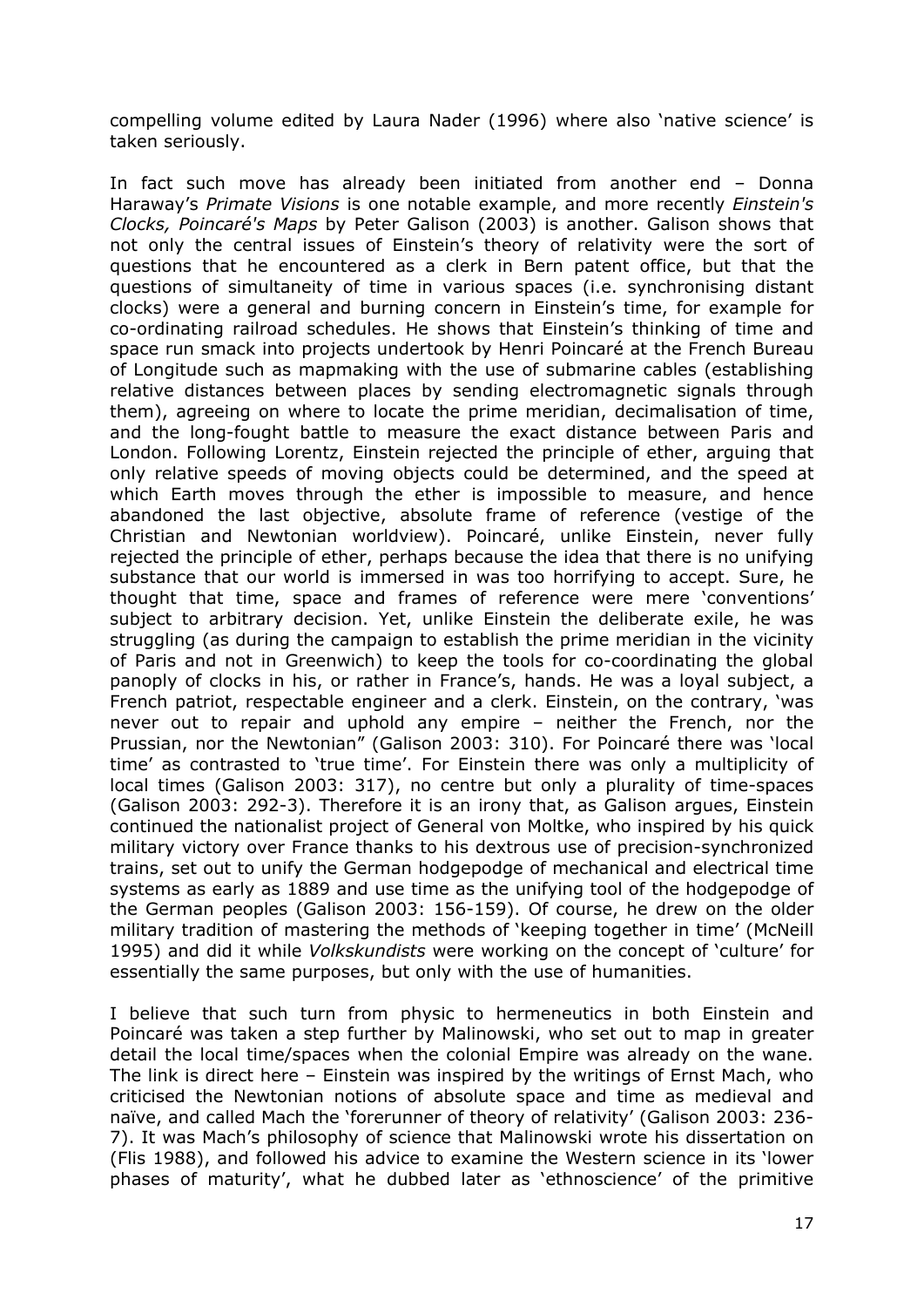peoples (Gonzalez, Nader and Ou 1995: 867-9), and just like Ludwik Fleck working in the nearby Lviv, he was well aware of the 'conventionalist' trends in philosophy of science, and both befriended Leon Chwistek, whose idea of the 'multitude of realities,' which all exist with equal rights, contiguous to one another and based upon mutually incompatible axiomatic systems, was inspired chiefly by Poincaré and Duhem (Gonzalez, Nader and Ou 1995: 867). The lack of political allegiance to any nation-state nor empire and Einstein's idea of the plurality of time-spaces was leaning towards anarchism (although because of his belief in the power and universality of science, he argued that economic socialism is undoubtedly superior to 'capitalist anarchy', and actually cheered for socialism), and it were in fact the anarchists who set out to destroy in a bomb assault on Greenwich the symbol of time uniformisation and control promoted by state officials such as Poincaré. The bogeyman of 'anarcho-clockism' was wellknown in Europe of the time (e.g. the Jura watchmakers were one of the strongest footholds of anarchism in Europe, and e.g. Kropotkin's stay there sealed his rejection of socialism in favour of anarchism – Galison 2003: 226), and it was in the world of electrocoordinated clocks organized by the modern state that was to free humanity from it, as e.g. Albert Favarger, whose mentor the clock-constructor Mathias Hipp was arrested for consorting with anarchists, vehemently argued (Galison: 226-7). Although Malinowski was even further from anarchism than Einstein, he must have been aware of such time/space struggles, only if from reading Joseph Conrad's *The Secret Agent* that describes the anarchists' assault on Greenwich. Still we have a vast discussion of Malinowski's anthropology, a volume on Malinowski the Pole (Gellner 1988), some works on Malinowski the artist (e.g. Clifford 1988, chapter 3., Wright 1991), but only one short article that merely drafts Malinowski's portrait as a natural scientist (Gonzalez, Nader and Ou 1995). And there are mulitiple paths to take: one could compare Malinowski's fieldtrips to earlier cartographic ventures such as Poincaré's Quito Mission (Galison 2003: 191-198), or trace, for example, if there are any links between the Malinowskian idea of 'fieldwork' and natural sciences. Malinowski's commitment to empirical research was heir to Mach (Flis 1988: 123-125), but the notion of 'fields', as well as of 'local time', was developed by Hendrik Lorentz, and 'work' too is a basic concept of nineteenth century physics (Rabinbach 1992). And that looking at 'philosophers' or 'social thinkers' as hard scientists is possible, and above all fully legitimate, can be seen by the fate of Hobbes' physical treaties that were first translated from Latin in… 1985, as an appendix to Schaffer and Shapin's brilliant study (1985) that effectively buried the dichotomy between hard sciences and humanities. It is crucial for effective 'anthropology of anthropology' to bridge that gaps, also because physics has been long replaced by cybernetics as the 'first' ontological science (Bowker 1993, Mirowski 2002: 57-61), and its interest in information, symbols, language etc. made the 'hardness' of hard sciences even more problematic, and in fact anthropologists keenly participated in such developments, for example by taking part in the Macy Conferences that were a crucial step for shaping post-war cybernetics (Edwards 1996: 189). There is a compelling study on the relationship between economics and both physic (Mirowski 1989) and cybernetics (Mirowski 2002), but although the increasing number multi-sited ethnographies of anthropology and development and volumes such as the one on audit cultures (Strathern 2000) are very illuminating, the critique of anthropology as a body of knowledge embedded in global politics is still not much more than patchwork and we still have to await a synthesis showing the recent history of our discipline in a fully comprehensive and critical manner.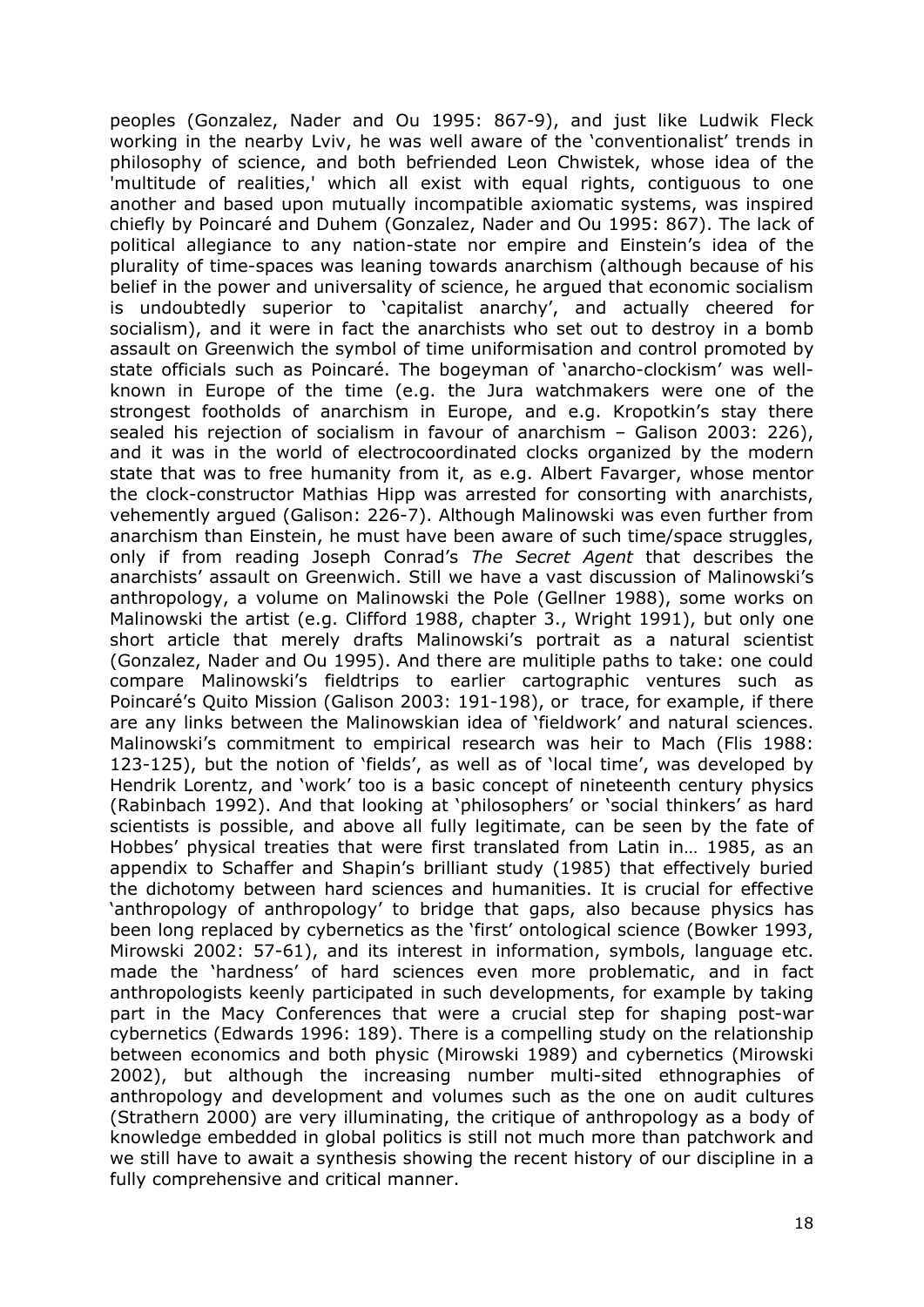#### References

- Adas, Michael, (1989) *Machines as the measure of men: science, technology, and ideologies of Western dominance*. Ithaca: Cornell University Press.
- Appadurai, Arjun (1988) 'Putting hierarchy in its place', *Cultural Anthropology* 3(1): 36- 49.
- Appiah, Anthony (1992) *In my father's house: Africa in the philosophy of culture*. New York: Oxford University Press.
- Bakunin, Mikhail (1972) *Bakunin on Anarchy*. New York: Vintage Books.
- Benovska, Milena (2007) 'Antropologie a příbuzné disciplíny. Pohled z Bulharska', *Czech Sociological Review* 43(1): 150-154.
- Bošković, Aleksandar (2005) 'Constructing "Self" and "Other": Anthropology and National Identity in Former Yugoslavia', *Anthropology Today* 21(2): 8-13.
- Bošković, Aleksandar (2007) 'Mezi etnologií a antropologií: perspektivy z bývalé Jugoslávie [Between Ethnology and Anthropology: Some Former Yugoslav Perspectives]', *Czech Sociological Review* 43(1): 155-159.
- Bowker, Geof (1993) 'How to be universal: some cybernetic strategies 1943-1970' *Social Studies of Science* 23(1): 107-127.

Buchowski, Michał (2004) 'Hierarchies of knowledge in Central-Eastern European Anthropology', *The Anthropology of East Europe Review* 22 (2): 5-14.

- Buchowski, Michał (2005) 'Reply to Chris Hann', *The Anthropology of East Europe Review* 23(1): 198-200.
- Buchowski, Michał (2006) 'The specter of Orientalism in Europe: From Exotic Other to Stigmatised Brother', *Anthropological Quarterly* 79(3): 463-482.
- Buchowski, Michał (2007) 'Několik ponaučení z významu historie v historii středoevropské antropologie [Some lessons from the importance of history in the history of Central European ethnology]', *Czech Sociological Review* 43(1): 160-165.
- Burszta, Józef (1950) *Wieś i karczma: rola karczmy w życiu wsi pańszczyźnianej*. Warszawa: Ludowa Spółdzielnia Wydawnicza.
- Clifford, James (1988) *The Predicament of Culture: Twentieth-Century Ethnography, Literature, and Art.* Cambridge: Harvard University Press.
- Collier, Stephen et al. (2003) 'Empire, Union, Center, Satellite: The Place of Post-Colonial Theory in Slavic/Central and CEE/(Post-)Soviet Studies. A Questionnaire', *Ulbandus* 7: 5-25.
- Conklin, Beth A. (1997) 'Body Paint, Feathers, and VCRs: Aesthetics and Authenticity in Amazonian Activism', *American Ethnologist* 24(4): 711-737.
- Daston, Lorraine (1995) 'The Moral Economy of Science', *Osiris* 10: 2-24.
- Davies, Norman (1996) *Europe. A history.* Oxford: Oxford University Press.
- Degregori Carlos Iván (2006), 'Responses to '"Other Anthropologies and Anthropology Otherwise": Steps to a World Anthropologies Framework' by Eduardo Restrepo and Arturo Escobar (June, 2005)', *Critique of Anthropology* 26(4): 463-467.
- Desrosières, Alain (1998) *The politics of large numbers: a history of statistical reasoning*. Cambridge: Harvard University Press.
- Domańska, Ewa (2005) *Mikrohistorie: spotkania w międzyświatach.* Poznań: Wydawnictwo Poznańskie.
- Dunn, Elizabeth (2004) *Privatizing Poland: Baby Food, Big Business and the Remaking of Labor*. Ithaka: Cornell University Press.
- Durand, Jean-Yves (1995) '"Traditional Culture" and "Folk Knowledge": Whither the Dialogue Between Western and Post-Soviet Anthropology?' *Current Anthropology* 36(2): 326-330.
- Edwards, Paul (1996) *The closed world: computers and the politics of discourse in Cold War America*. Cambridge: MIT Press.
- Fleck, Ludwik (1979) *Genesis and development of scientific fact.* Chicago: University of Chicago Press.
- Flis, Andrzej (1988) 'Cracow philosophy of the beginning of the twentieth century and the rise of Malinowski's scientific ideas,' Geller Ernest et al. (eds.) *Malinowski between*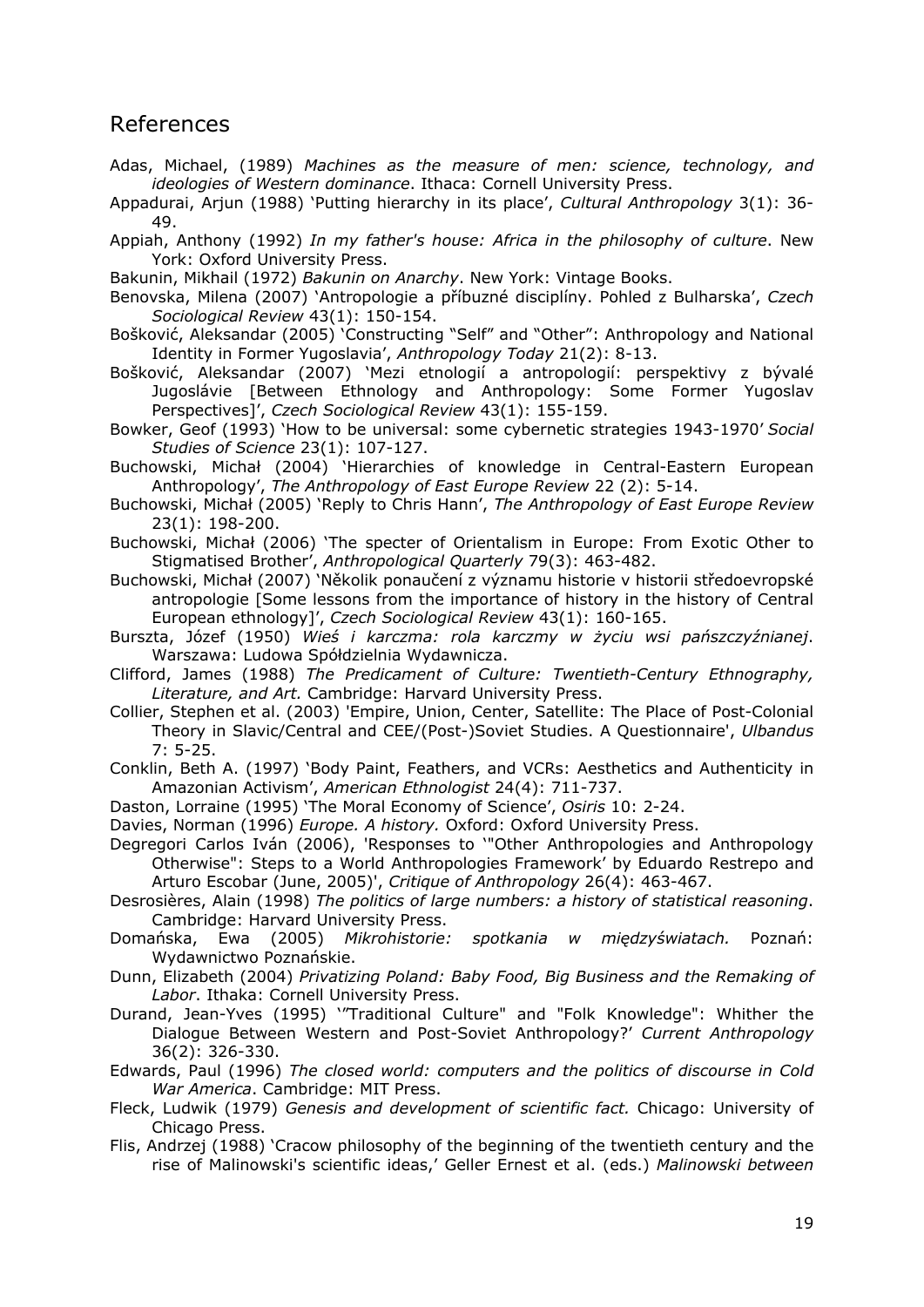*two worlds: The Polish roots of an anthropological tradition,* pp. 105-27. Cambridge: Cambridge University Press.

- Galison, Peter (2003) *Einstein's clocks, Poincaré's maps: empires of time*. London: Hodder and Stoughton.
- Gdula, Maciej, (2006). 'Po Frugo transformacji', *Krytyka Polityczna*, http://www.krytykapolityczna.pl/index.php?option=com\_content&task=view&id=95 1&Itemid=76, 1 November 2006.

Geertz, Clifford (1973) *The interpretation of cultures*. New York: Basic Books.

- Gellner, Ernest et al. eds. (1988) *Malinowski Between Two Worlds: The Polish Roots of an Anthropological Tradition*. Cambridge: Cambridge University Press.
- Girard, René (2006). *Początki kultury.* Kraków: Znak.
- Ghani Ashraf (1987) 'A Conversation with Eric Wolf', *American Ethnologist* 14(2): 346- 366.
- Goznalez, Roberto, Nader, Laura and Ou C. Jay (1995) 'Between Two Poles: Bronislaw Malinowski, Ludwik Fleck, and the Anthropology of Science,' *Current Anthropology* 36(5): 866-869.
- Hann, Chris (1985) *A village without Solidarity: Polish peasants in years of crisis.* New Haven: Yale University Press.
- Hann, Chris (2005) 'Reply to Michał Buchowski', *The Anthropology of East Europe Review* 23(1): 194-7.
- Hann, Chris (2007) 'Rozmanité časové rámce antropologie a její budoucnost ve střední a východní Evropě [Anthropology's multiple temporalities and its future in East-Central Europe]', *Czech Sociological Review* 43(1): 15-30.
- Hann, Chris, Humphrey, Caroline, Verdery Katherine (2002) 'Introduction: postsocialism as a topic of anthropological investigation', in Chris Hann (ed.) *Postsocialism: ideals, ideologies and practice in Eurasia*, pp. 1-28. London: Routledge.
- Hayek, Fredrich (1945) 'The Use of Knowledge in Society', *The American Economic Review* 35(4): 519-530.
- Jarecka-Kimlowska, Stanisława (1989) *Zanim Lipce stały się Reymontowskie*. Warsaw: Ludowa Spółdzielnia Wydawnicza.
- Kalb, Don (2006) 'The uses of local knowledge, in Charles Tilly and Robert Goodin (eds.) *The Oxford handbook of contextual political analysis*, pp. 579-596. Oxford: Oxford University Press.
- Kalb, Don (2007) 'Cesta do post-kolonie: proč nás folkloristika nezachrání [The Path to the Post-Colony: Comments on Chris Hann's Suggestions for Social Anthropology in Central and Eastern Europe]', *Czech Sociological Review* 43(1): 166-174.
- Kelertas, Violeta (ed.) (2006) *Baltic Postcolonialism*. Amsterdam: Rodopi.
- Kenney, Padraic (1997) *Rebuilding Poland: Workers and Communists 1945 1950*. London: Cornell University Press.
- Kochanowicz, Jacek (1992). *Spór o teorie gospodarki chłopskiej. Gospodarstwo chłopskie w teorii ekonomii i w historii gospodarczej.* Warsaw: Uniwersytet Warszawski.
- Kotkin, Stephen (1991) *Steeltown, USSR: Soviet society in the Gorbachev era*. Berkeley: University of California Press.
- Kotkin, Stephen (1995) *Magnetic mountain: Stalinism as a civilization*. Berkeley: University of California Press.
- Kołakowski, Leszek (1984) *Czy diabeł może być zbawiony i 27 innych kazań.* London: Aneks.
- Kołakowski, Leszek (1990) *Cywilizacja na ławie oskarżonych*. Warsaw: Res Publica.
- MacKenzie, Donald (1981) *Statistics in Britain, 1865-1930: The Social Construction of Scientific Knowledge.* Edinburgh: Edinburgh University Press.
- McNeill, William (1995) *Keeping together in time: dance and drill in human history*. Cambridge: Harvard University Press.
- Miłosz, Czesław (1953) *The captive mind.* New York: Octagon Books.
- Mirowski, Philip (1989) *More heat than light: economics as social physics, physics as nature's economics.* Cambridge: Cambridge University Press.
- Mirowski, Philip (2002) *Machine dreams: economics becomes a cyborg science*. Cambridge: Cambridge University Press.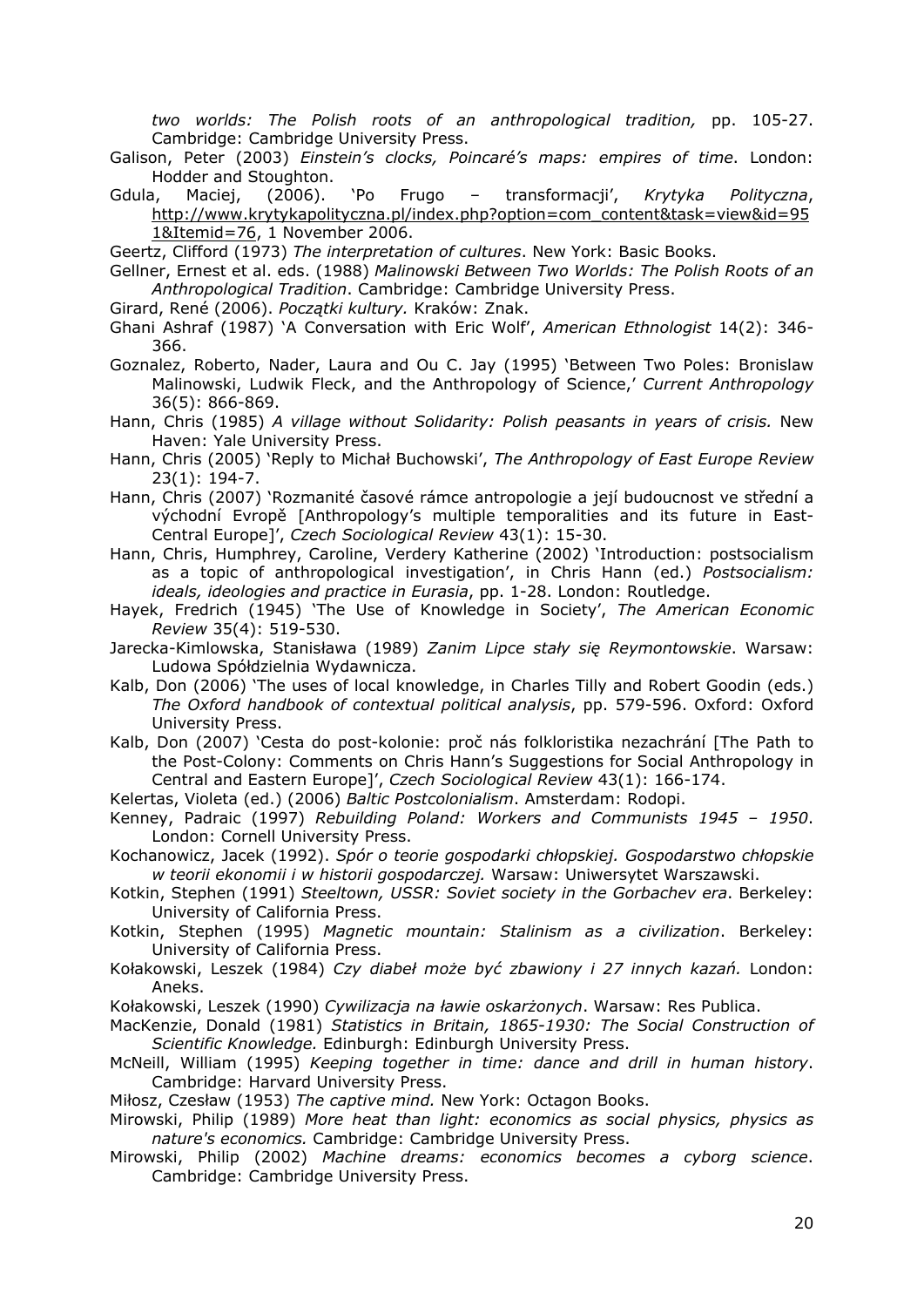Moore, David Chioni (2001) 'Is the Post- in Postcolonial the Post- in Post-Soviet? Toward a Global Postcolonial Critique', *PMLA* 116(1): 111-128.

- Nader, Laura (ed.) (1996) *Naked science: anthropological inquiry into boundaries, power, and knowledge.* New York: Routledge.
- Otiou, Adrian (2003) 'An Excercise in Fictional Liminality: the Postcolonial, the Postcommunist, and Romania's Threshold Generation', *Comparative Studies of South Asia, Africa and Middle East* 23(1&2): 87-105.
- Piasek, Wojciech (2004) *Antropologizowanie historii. Studium metodologiczne twórczości Witolda Kuli.* Poznań: Wydawnictwo Poznańskie.
- de Pina-Cabral, João (2006) 'Responses to '"Other Anthropologies and Anthropology Otherwise": Steps to a World Anthropologies Framework' by Eduardo Restrepo and Arturo Escobar (June, 2005) *Critique of Anthropology* 26(4): 467-470.
- Pobłocki, Kacper (2004) 'Europe, the Pope and the Holy Left Alliance in Poland', *Focaal. European Journal of Anthropology* 43: 123-133.
- Pobłocki, Kacper (in print) 'The Economics of Nostalgia: Socialist Films and Capitalist Commodities in Contemporary Poland', in P. Apor and O. Sarkisova (eds.), *Visions after the Fall: Museums and Cinema in Re-shaping the Socialist Past*. Budapest: Central European University Press.
- Podoba, Juraj (2007) 'Sociálna antropológia v stredovýchodnej Európe: intelektuálna výzva alebo anachronizmus? [Social Anthropology in Central-Eastern Europe: Intellectual Challenge or Anachronism?]' *Czech Sociological Review* 43(1): 175-182.
- Rabinbach, Anson (1992) *The human motor: energy, fatigue and the origins of modernity*. Berkeley: University of California Press.
- Restrepo Eduardo and Escobar Arturo (2005) 'Other Anthropologies and Anthropology Otherwise': Steps to a World Anthropologies Framework' *Critique of Anthropology* 25(2): 99-129.
- Restrepo Eduardo and Escobar Arturo (2006) 'Responses to '"Other Anthropologies and Anthropology Otherwise": Steps to a World Anthropologies Framework' by Eduardo Restrepo and Arturo Escobar (June, 2005)' *Critique of Anthropology* 26(4): 483- 488.
- Ribeiro Gustavo Lins (2006), 'World Anthropologies: Cosmopolitics for a New Global Scenario in Anthropology' *Critique of Anthropology* 26(4): 363-386.
- Schaffer, Simon and Shapin, Steven (1985) *Leviathan and the air-pump: Hobbes, Boyle, and the experimental life.* Princeton: Princeton University Press.
- Scheffel, David Z. (2007) 'Minulost a budoucnost antropologie ve střední a východní Evropě: poznámky k vizi Chrise Hanna [The past and the future of anthropology in east-central Europe: comments on Chris Hann's vision]', *Czech Sociological Review* 43(1): 183-186.
- Sennet, Richard (2001) 'A flexible city of strangers' *Le Monde diplomatique*, February 2001, http://mondediplo.com/2001/02/16cities, 6 November 2006.
- Skalník, Petr (2007) 'Dávám jednoznačně přednost sociální antropologii', *Czech Sociological Review* 43(1): 187-190.
- Smith, Gavin (2006) 'Responses to '"Other Anthropologies and Anthropology Otherwise": Steps to a World Anthropologies Framework' by Eduardo Restrepo and Arturo Escobar (June, 2005)' *Critique of Anthropology* 26(4): 471-474.
- Stenning, Alison (2005) 'Out there and in here: studying Eastern Europe in the West', *Area* 37(4): 378–383.
- Stewart, Michael (2007) 'Odpověď Chrisi Hannovi' [A reply to Chris Hann], *Czech Sociological Review* 43(1): 191-194.
- Shatz, Marshall (1989) *Jan Wacław Machajski. A Radical Critic of the Russian Intelligentsia and Socialism*. Pittsburgh: University of Pittsburgh Press.
- Strathern, Marilyn (2000) *Audit cultures: anthropological studies in accountability, ethics, and the academy*. London:.
- Topolski, Jerzy (2000) *Przełom gospodarczy w Polsce w XVI wieku i jego następstwa*. Poznań: Wydawnictwo Poznańskie.
- Uherek, Zdeněk (2007) 'Národopisci a sociokulturní antropologové v měnícím se českém prostředí', *Czech Sociological Review* 43(1): 195-203.